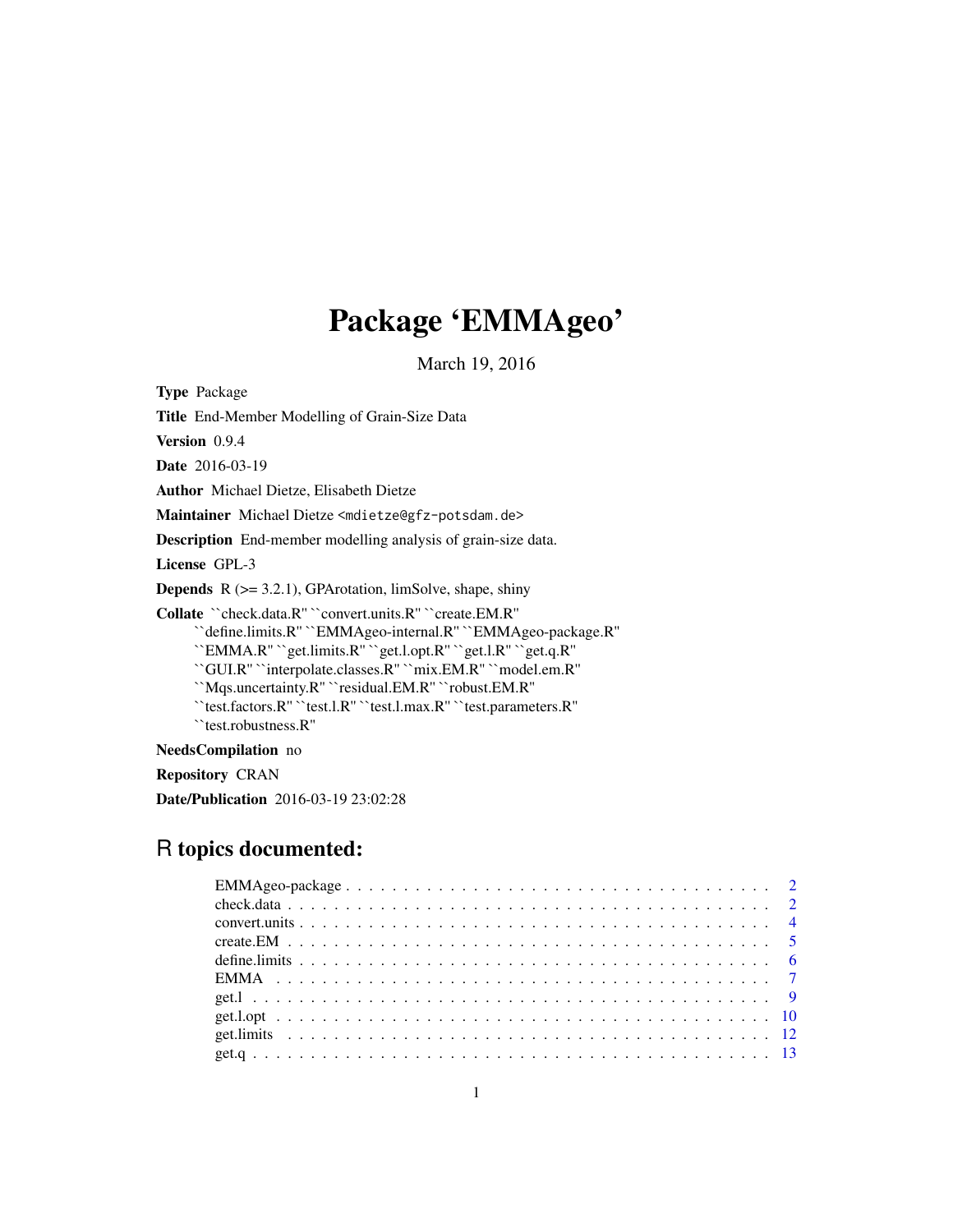#### <span id="page-1-0"></span> $2 \cos \theta$  check.data

| 36 |
|----|

EMMAgeo-package *End-member modelling algorithm and supporting functions for grainsize analysis*

# Description

This package provides a set of functions for end-member modelling analysis of grain-size data (EMMAgeo).

# Details

| EMMAgeo    |
|------------|
| Package    |
| 0.9.2      |
| 2015-06-07 |
| GPL-3      |
|            |

# Author(s)

Michael Dietze, Elisabeth Dietze

<span id="page-1-1"></span>check.data *Function to check data consistency.*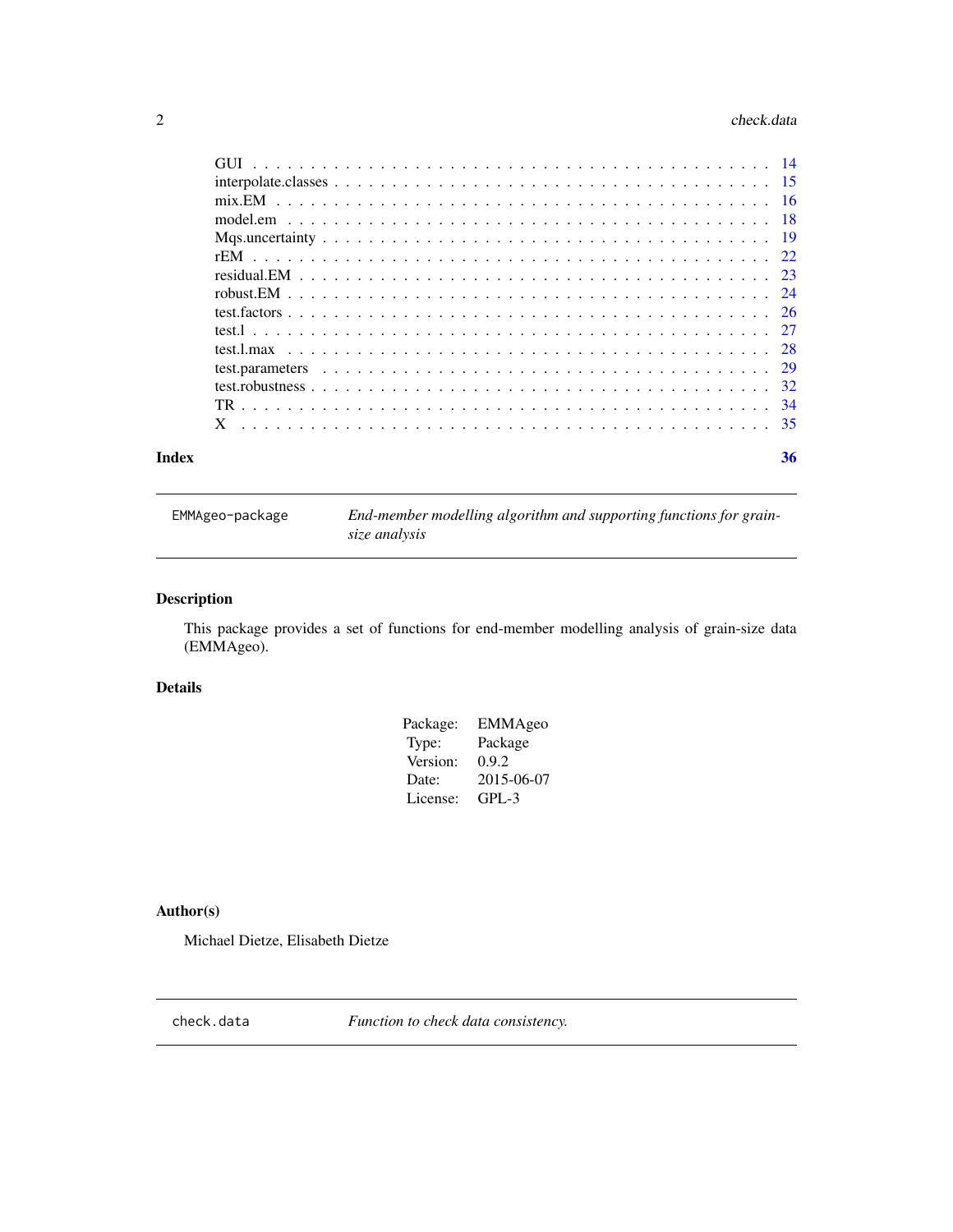#### <span id="page-2-0"></span>check.data 3

#### Description

The input data matrix (X), number of end-members (q), weight transformation limits (l) and constant sum scaling parameter (c) are checked for consistency. This includes checking for absence of missing values, columns containing only zero-values and for numeric data type of variables. Furthermore, a check tests if l is below the maximum possible value, preventing numerical instability prior to factor rotation.

# Usage

 $check.data(X, q, 1, c, invisible = TRUE, ...)$ 

#### Arguments

| X         | Numeric matrix with m samples (rows) and n variables (columns).                                 |
|-----------|-------------------------------------------------------------------------------------------------|
| q         | Numeric scalar with number of end-members to be modelled.                                       |
| 1         | Numeric scalar or vector specifying the weight transformation limit, <i>i.e.</i> quan-<br>tile. |
| C         | Numeric scalar specifying the constant sum scaling parameter, e.g. 1, 100, 1000.                |
| invisible | Logical scalar setting visibility option.                                                       |
|           | Further arguments passed to the function.                                                       |

#### Value

Character vector with test results.

#### Author(s)

Michael Dietze, Elisabeth Dietze

# References

Dietze E, Hartmann K, Diekmann B, IJmker J, Lehmkuhl F, Opitz S, Stauch G, Wuennemann B, Borchers A. 2012. An end-member algorithm for deciphering modern detrital processes from lake sediments of Lake Donggi Cona, NE Tibetan Plateau, China. Sedimentary Geology 243-244: 169- 180.

# See Also

**[EMMA](#page-6-1)** 

```
## load example data set
data(X, envir = environment())## perform data set check
check.data(X = X,q = 6,
```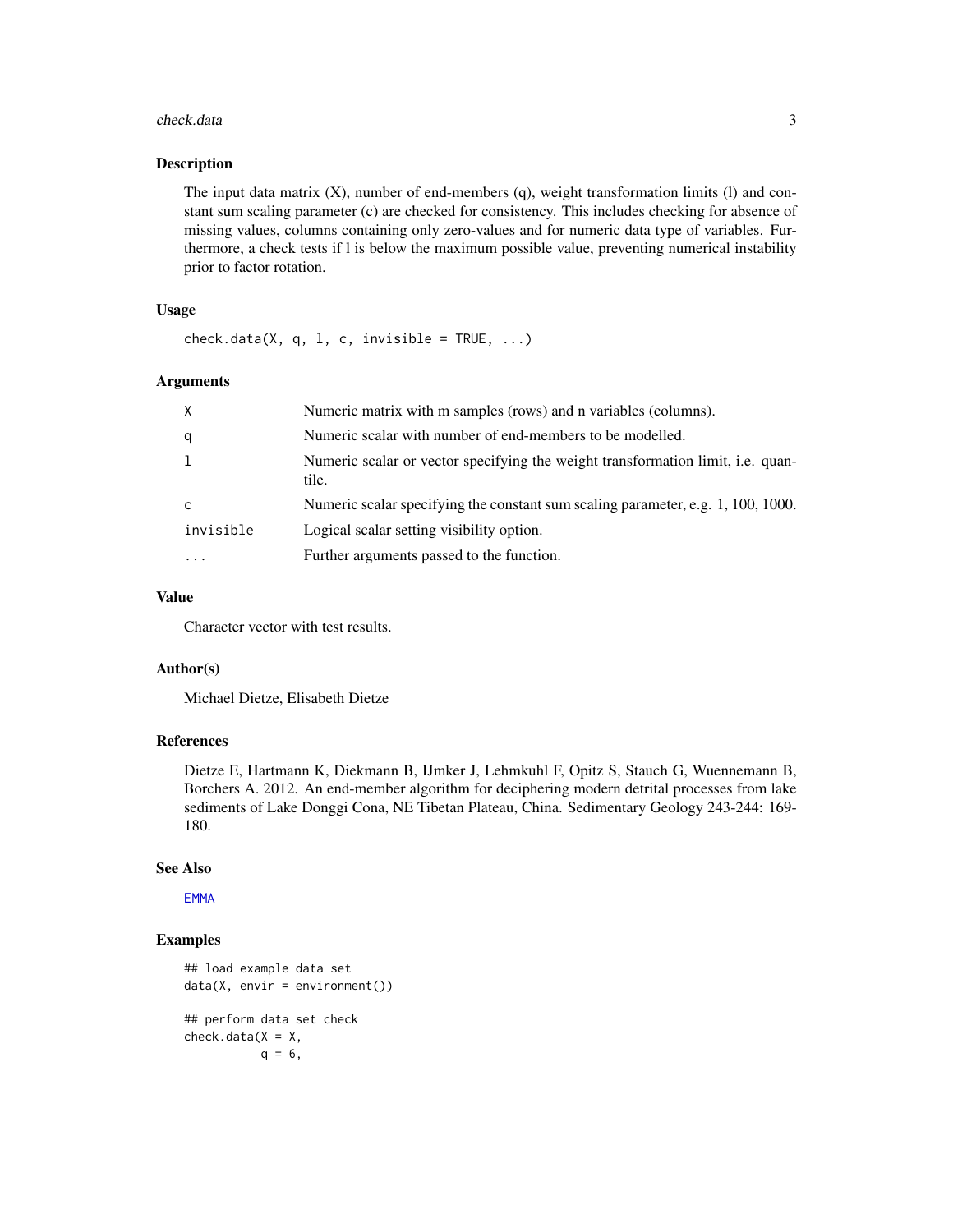```
l = seq(from = 0,to = 0.2,
       by = 0.01,
c = 1
```
convert.units *Function to convert between phi and micrometers.*

# Description

The function converts values from the phi-scale to the micrometer-scale and vice versa.

# Usage

convert.units(phi, mu)

# Arguments

| phi | Numeric vector with grain-size class values in phi to be converted.         |
|-----|-----------------------------------------------------------------------------|
| mu  | Numeric vector with grain-size class values in micrometres to be converted. |

# Value

Numeric vector with converted grain-size class values.

# Author(s)

Michael Dietze, Elisabeth Dietze

# See Also

[interpolate.classes](#page-14-1)

```
## generate phi-values
phi <- -2:5## convert and show phi to mu
mu <- convert.units(phi = phi)
mu
## convert and show phi to mu
convert.units(mu = mu)
```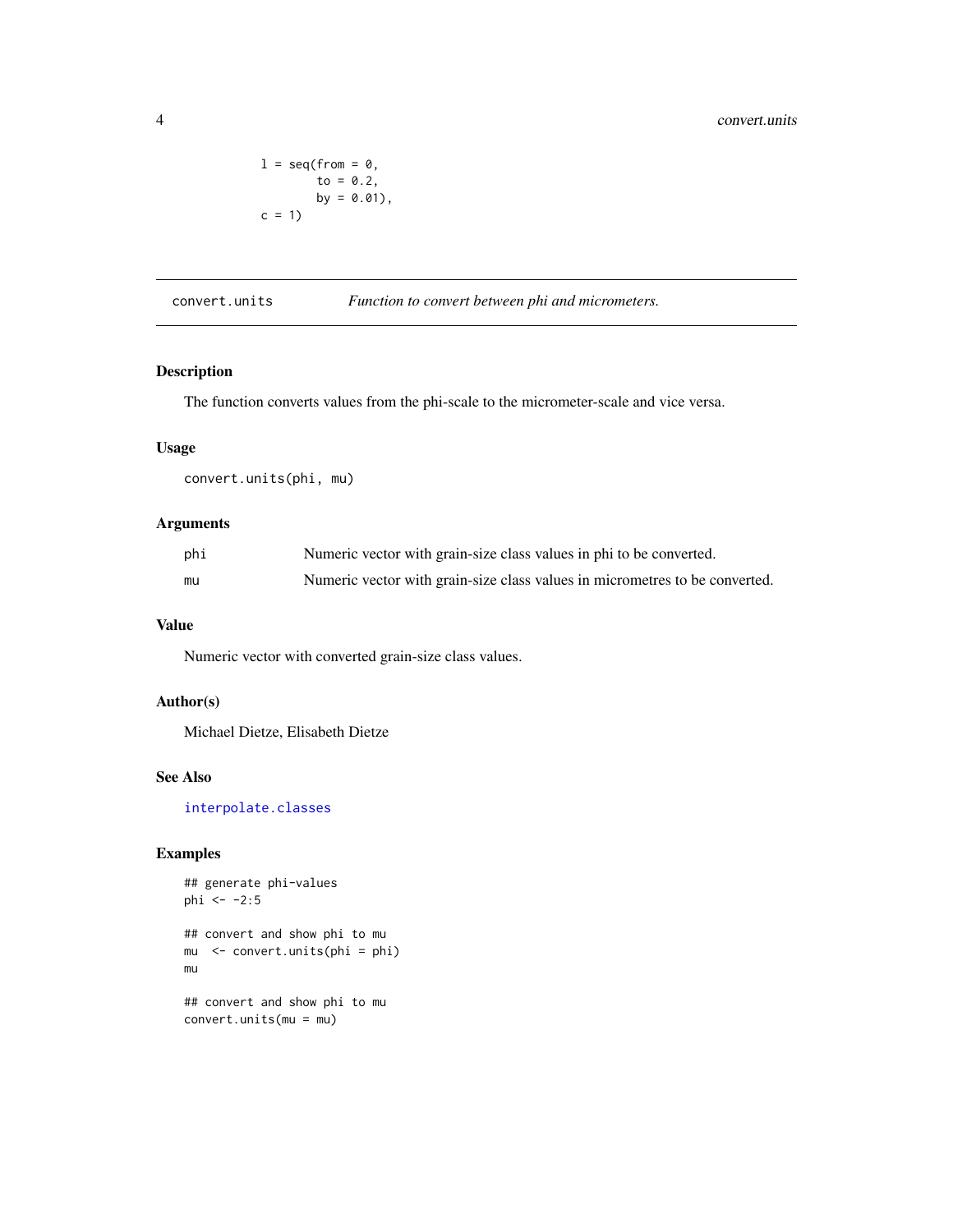<span id="page-4-1"></span><span id="page-4-0"></span>

# Description

This function allows to create artificial grain-size-compositions. One such "artificial end-member loading" may be composed of one or more superimposed normal distributions.

# Usage

create.EM(p1, p2, s, boundaries, n)

#### Arguments

| p1             | Numeric vector with means of normal distributions, <i>i.e.</i> mode positions.              |
|----------------|---------------------------------------------------------------------------------------------|
| p <sub>2</sub> | Numeric vector with standard deviations of normal distributions, <i>i.e.</i> mode<br>width. |
| <sub>S</sub>   | Numeric vector with relative proportions of each mode, <i>i.e.</i> relative mode height.    |
| boundaries     | Numeric vector of length 2 with class boundaries (i.e. c (lower boundary, upper boundary)). |
| n              | Numeric scalar with number of classes, <i>i.e.</i> resolution of the end-member.            |

# Details

When mixing individual artificial end member loadings, these should span over the same classes. Hence, boundaries and n should be the same for all end-member loadings. The function builds composites of individual normal distributions. Each distribution is scaled according to s. Finally the distribution is scaled to 100 %.

# Value

Numeric vector with normalised end-member loadings, consisting of the mixed normal distributions according to the input parameters.

#### Author(s)

Michael Dietze, Elisabeth Dietze

# See Also

[mix.EM](#page-15-1)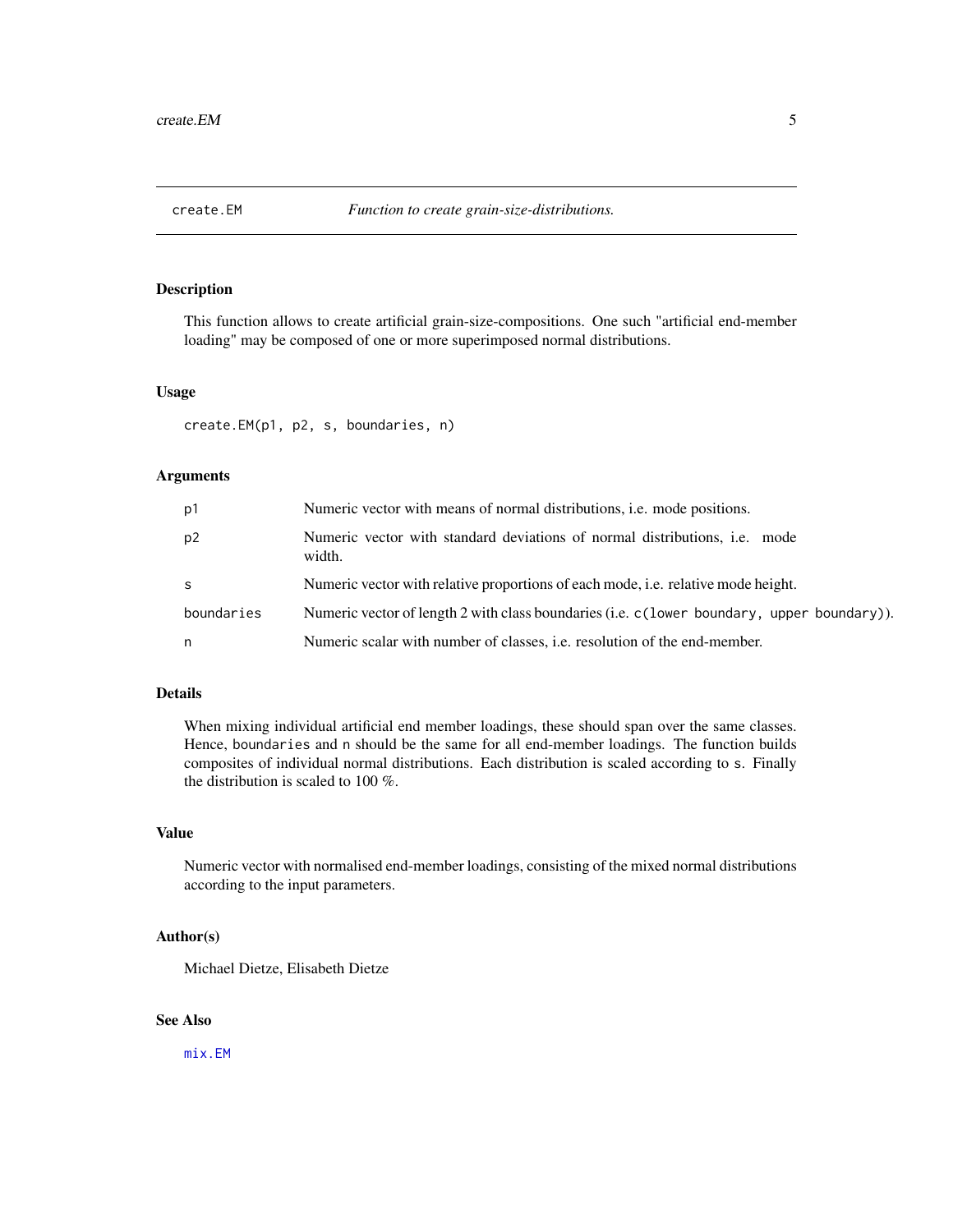#### Examples

```
## set lower and upper class boundary, number of classes and class units
boundaries \leq c(0, 11)
n < -40phi <- seq(from = boundaries[1],
           to = boundaries[2],
           length.out = n)## create two artificial end-member loadings
EMa.1 <- create.EM(p1 = c(2, 5), p2 = c(1, 0.8), s = c(0.7, 0.3),
                   boundaries = boundaries, n = n)
EMa.2 <- create.EM(p1 = c(4, 7), p2 = c(1.1, 1.4), s = c(0.5, 0.5),
                   boundaries = boundaries, n = n)
## plot the two artificial end-member loadings
plot(\phi h_i, EMa.1, type = "l")lines(phi, EMa.2, col = "red")
```
<span id="page-5-1"></span>define.limits *Define mode limits by mouse clicks.*

# Description

This function allows to define limits for robust end-members by mouse clicks on a combined plot output, showing a histogram and all end-members together. Clicks must be placed in the order lower limit, upper limit - for each end-member successively.

#### Usage

```
define.limits(data, n, classunits)
```
# Arguments

| data       | Output of test. robustness, a list with several objects.                                      |
|------------|-----------------------------------------------------------------------------------------------|
| n          | Numeric scalar with number of target end-members ( <i>i.e.</i> half the number of<br>limits). |
| classunits | Numeric vector, optional class units (e.g. micrometers or phi-units).                         |

# Value

Numeric matrix with limit classes. The first row contains lower limits, the second row upper limits for each end-member.

# Author(s)

Michael Dietze, Elisabeth Dietze

<span id="page-5-0"></span>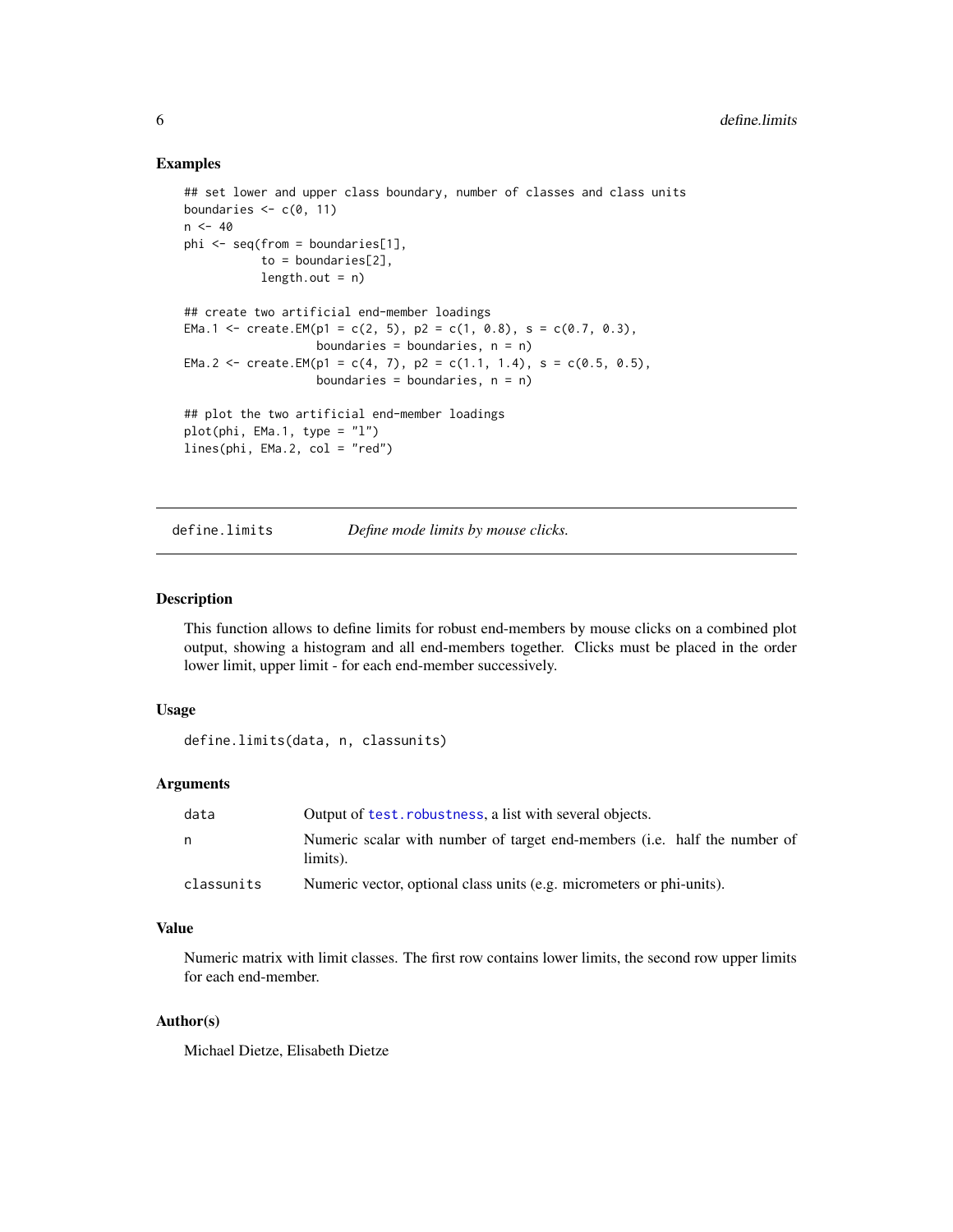#### <span id="page-6-0"></span> $EMMA$  7

# See Also

[test.robustness](#page-31-1), [robust.EM](#page-23-1)

### Examples

```
## load example data set
data(X, envir = environment())## Test robustness
q \le -4:71 \le - seq(from = 0, to = 0.1, by = 0.02)
TR \le test.robustness(X = X, q = q, 1 = 1)
## define 2 limits by mouse clicks (uncomment to use).
# limits <- define.limits(data = TR, n = 2)
# limits
```
<span id="page-6-1"></span>EMMA *Function for end-member modelling analysis.*

# Description

A multivariate data set (m samples composed of n variables) is decomposed by eigenspace analysis and modelled with a given number of end-members (q). Several steps of scaling, transformation, normalisation, eigen space decomposition, factor rotation, data modelling and evaluation are performed.

# Usage

```
EMMA(X, q, l, c, Vqn, EM.ID, classunits, ID, rotation = "Varimax",
 plot = FALSE, ..., pm = FALSE)
```
#### Arguments

| X            | Numeric matrix with m samples (rows) and n variables (columns).                                                                               |
|--------------|-----------------------------------------------------------------------------------------------------------------------------------------------|
| q            | Numeric scalar with number of end-members to be modelled.                                                                                     |
| 1            | Numeric scalar with the weight transformation limit, i.e. quantiles, cf. Klovan $\&$<br>Imbrie $(1971)$ ; default is 0.                       |
| $\mathsf{C}$ | Numeric scalar specifying the constant sum scaling parameter, e.g. 1, 100, 1000;<br>default is 100.                                           |
| Vgn          | Numeric matrix specifying optional unscaled user-defined end-member load-<br>ings. If provided, these are used instead of model-derived ones. |
| EM.ID        | Character vector with end-member names. If present, these will be set as row-<br>names of the output data set and used in the legend text.    |
| classunits   | Numeric vector, optional class units (e.g. micrometers or phi-units) of the same<br>length as columns of X.                                   |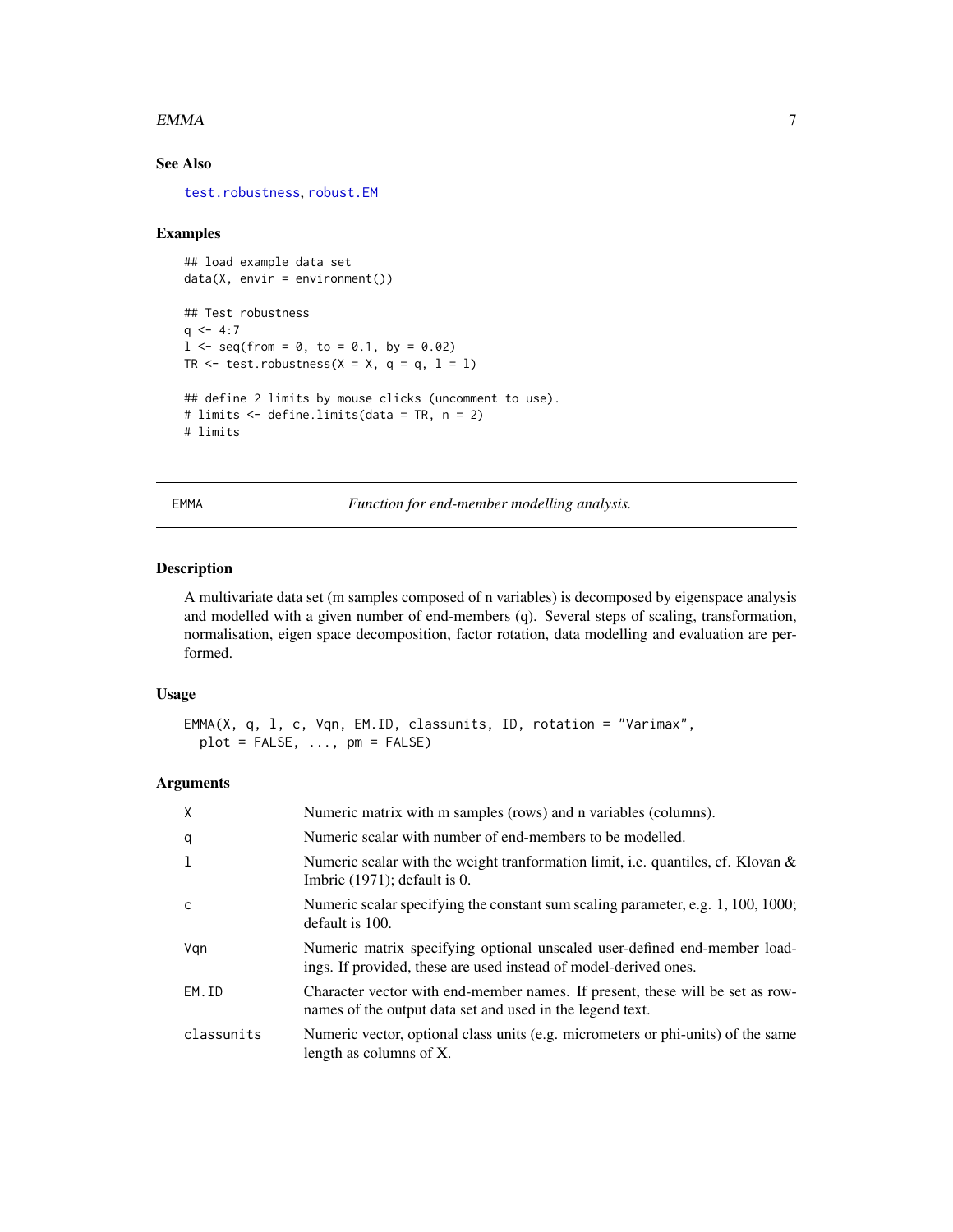<span id="page-7-0"></span>

| Numeric or character vector, optional sample IDs of the same length as rows of<br>X.                                                                                                                                                                |
|-----------------------------------------------------------------------------------------------------------------------------------------------------------------------------------------------------------------------------------------------------|
| Character scalar, rotation type, default is "Varimax" (cf. Dietze et al., 2012).<br>One out of the rotations provided in GPA rotation is possible (cf. rotations).                                                                                  |
| Logical scalar, optional graphical output of the results, default is FALSE. If set<br>to TRUE, end-member loadings and end-member scores are plotted.                                                                                               |
| Logical scalar to enable pm.                                                                                                                                                                                                                        |
| Additional arguments passed to the plot function. Since the function returns two<br>plots some additional graphical parameters must be specified as vector with the<br>first element for the first plot and the second element for the second plot. |
|                                                                                                                                                                                                                                                     |

# Details

The function values \$loadings and \$scores are redundant. They are essentially the same as \$Vqsn and \$Mqs. However, they are included for user convenience.

We kindly thank Christoph Burow for his quick contribution to remove unnecessary loops.

# Value

A list with numeric matrix objects.

| loadings | Normalised rescaled end-member loadings.        |
|----------|-------------------------------------------------|
| scores   | Rescaled end-member scores.                     |
| Vgn      | Normalised end-member loadings.                 |
| Vgsn     | Normalised rescaled end-member loadings.        |
| Mqs      | Rescaled end-member scores.                     |
| Xm       | Modelled data.                                  |
| modes    | Mode class of end-member loadings.              |
| Mgs.var  | Explained variance of end-members               |
| Em       | Absolute row-wise model error.                  |
| En       | Absolute column-wise model error.               |
| Rm       | Row-wise (sample-wise) explained variance.      |
| Rn       | Column-wise (variable-wise) explained variance. |
| οl       | Number of overlapping end-members.              |

# Author(s)

Michael Dietze, Elisabeth Dietze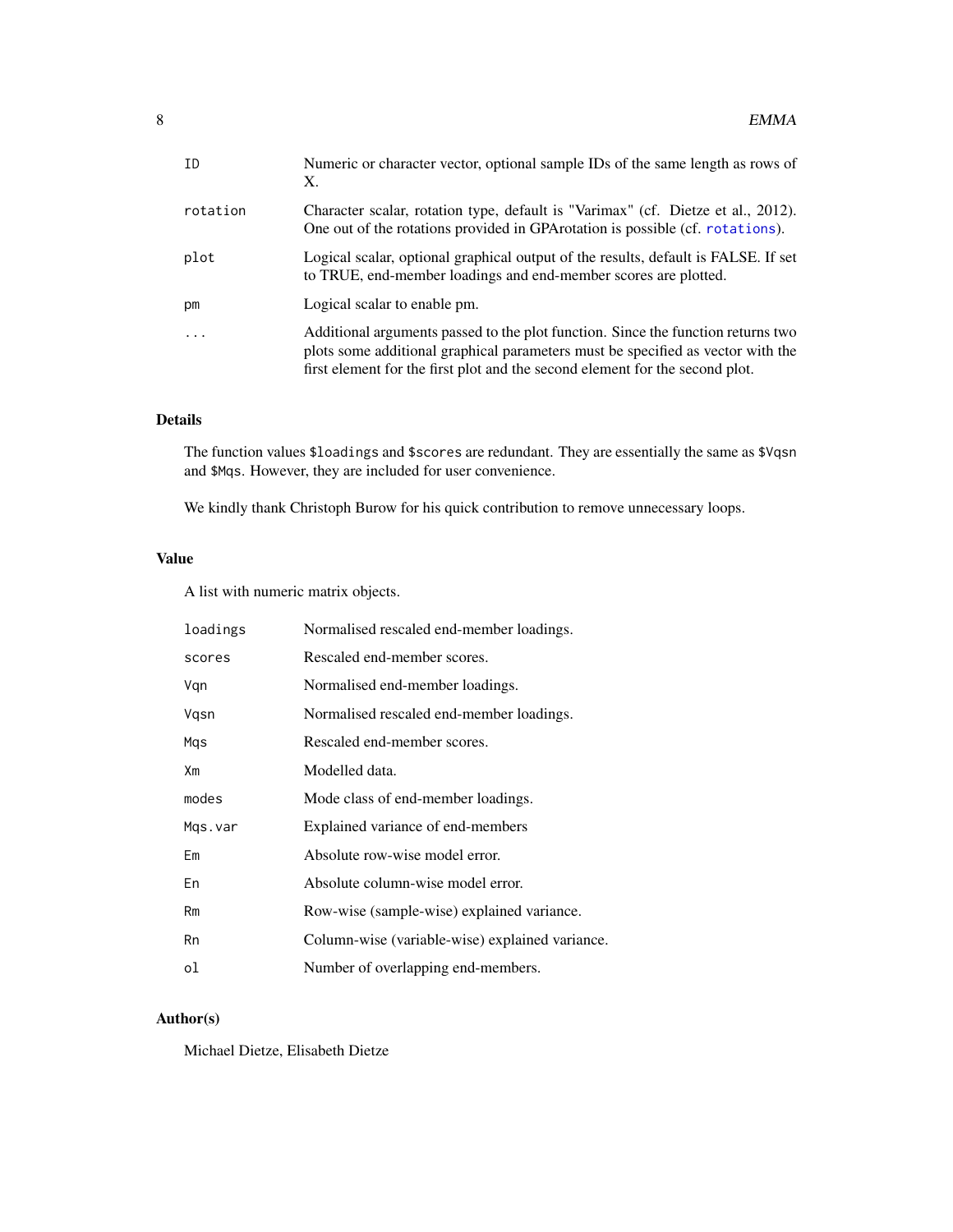### References

Dietze E, Hartmann K, Diekmann B, IJmker J, Lehmkuhl F, Opitz S, Stauch G, Wuennemann B, Borchers A. 2012. An end-member algorithm for deciphering modern detrital processes from lake sediments of Lake Donggi Cona, NE Tibetan Plateau, China. Sedimentary Geology 243-244: 169- 180.

Klovan JE, Imbrie J. 1971. An Algorithm and FORTRAN-IV Program for Large-Scale Q-Mode Factor Analysis and Calculation of Factor Scores. Mathematical Geology 3: 61-77. Miesch AT. 1976. Q-Mode factor analysis of geochemical and petrologic data matrices with constant row sums. U.S. Geological Survey Professsional Papers 574.

# See Also

[test.parameters](#page-28-1), [rotations](#page-0-0), [eigen](#page-0-0), [nnls](#page-0-0)

#### Examples

```
## load example data and set phi-vector
data(X, envir = environment())phi \leq seq(from = 1, to = 10, length.out = ncol(X))
## perform EMMA with 5 end-members
EM \le = EMMA(X = X, q = 5, 1 = 0.05, c = 100, plot = TRUE)
## perform EMMA with 4 end-members and more graphical settings
EM <- EMMA(X = X, q = 4, 1 = 0.05, c = 100,
           plot = TRUE,
           EM.ID = c("EM 1", "EM 2", "EM 3", "EM 4"),
           classunits = phi,
           xlab = c(expression(paste("Class [", phi, "]")), "Sample ID"),
           cex = 0.7,
           col = colors() [c(441, 496, 499, 506)]
```

| get.l |              |  | Generate a vector of weight transformation values from l_min to |  |
|-------|--------------|--|-----------------------------------------------------------------|--|
|       | $\iota$ max. |  |                                                                 |  |

#### Description

This function generates a sequence of weight transformation values that range from l\_min (by default zero) to  $1$  max (by default 95 maximum possible value). It is a wrapper for the function test.l.max().

#### Usage

 $get.l(X, n = 10, max = 0.95, min = 0)$ 

#### <span id="page-8-0"></span>get.l  $\qquad \qquad 9$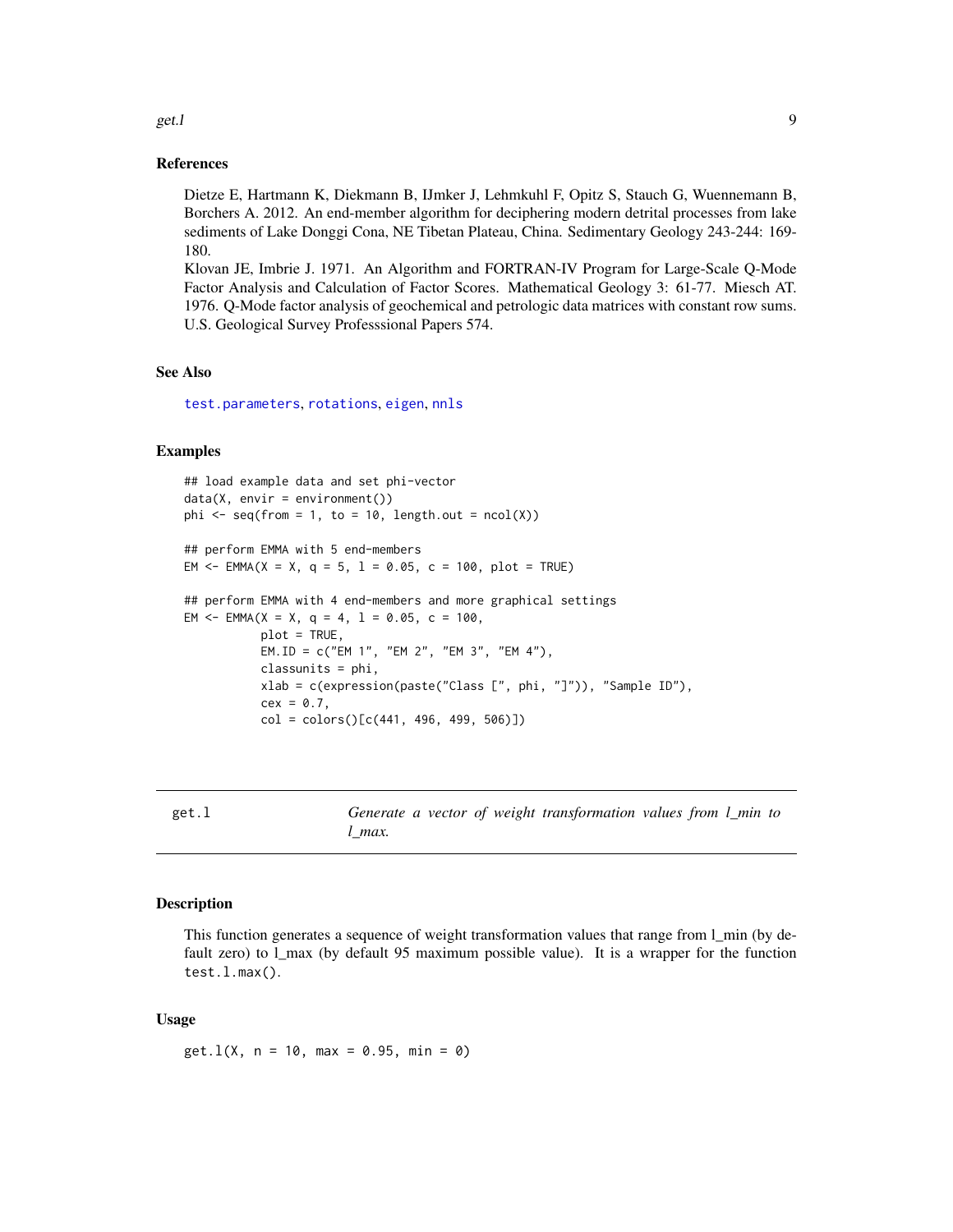#### <span id="page-9-0"></span>Arguments

| X   | Numeric matrix with m samples (rows) and n variables (columns).  |
|-----|------------------------------------------------------------------|
| n.  | Numeric scalar, length of the output vector (by default 10).     |
| max | Numeric scalar, fraction of the maximum value (by default 0.95). |
| min | Numeric scalar, minimum value (by default zero).                 |

# Value

Numeric vector of weight transformation values.

#### Author(s)

Michael Dietze, Elisabeth Dietze

#### References

Dietze E, Hartmann K, Diekmann B, IJmker J, Lehmkuhl F, Opitz S, Stauch G, Wuennemann B, Borchers A. 2012. An end-member algorithm for deciphering modern detrital processes from lake sediments of Lake Donggi Cona, NE Tibetan Plateau, China. Sedimentary Geology 243-244: 169- 180.

# See Also

[EMMA](#page-6-1), [test.l.max](#page-27-1)

#### Examples

```
## load example data set
data(X, envir = environment())## infer l-vector
1 \le - \text{get}.1(X = X, n = 5, \text{max} = 0.8, \text{min} = 0.02)
```

```
get.l.opt Identify optimum weight transformation value
```
# Description

This function returns for a series of input vaules that weight transformation value, which yielded the highest measure of model quality.#'

#### Usage

```
get.l.opt(X, l, quality = "mRt", Vqn, rotation, plot = TRUE, ...)
```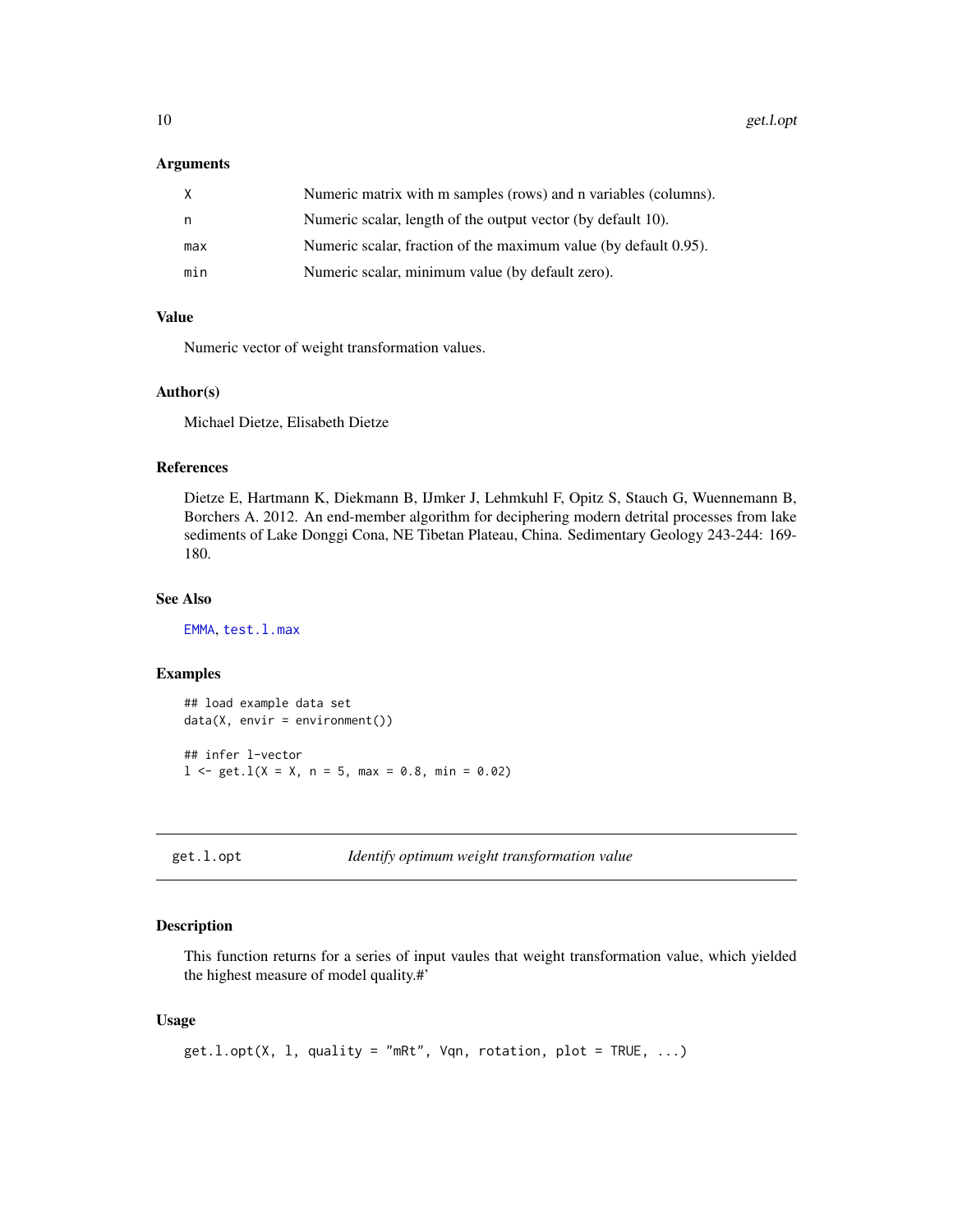#### <span id="page-10-0"></span>get.l.opt 11

# Arguments

| $\mathsf{X}$ | Numeric matrix with m samples (rows) and n variables (columns).                                                                                                    |
|--------------|--------------------------------------------------------------------------------------------------------------------------------------------------------------------|
| 1            | Numeric vector of weight transformation values to test.                                                                                                            |
| quality      | Charcter scalar, qualtiy measure for against which to test the influence of 1. One<br>out of "mRm", "mRn", "mRt", "mEm", "mEn" and "mEt". Default is "mRt".        |
| Vgn          | Numeric matrix specifying optional unscaled user-defined end-member load-<br>ings.                                                                                 |
| rotation     | Character scalar, rotation type, default is "Varimax" (cf. Dietze et al., 2012).<br>One out of the rotations provided in GPA rotation is possible (cf. rotations). |
| plot         | Logical scalar, optional graphical output of the result.                                                                                                           |
| $\cdots$     | Further arguments passed to the function.                                                                                                                          |

# Value

Numeric scalar, weight tranformation value with optimal EMMA result.

# Author(s)

Michael Dietze, Elisabeth Dietze

#### References

Dietze E, Hartmann K, Diekmann B, IJmker J, Lehmkuhl F, Opitz S, Stauch G, Wuennemann B, Borchers A. 2012. An end-member algorithm for deciphering modern detrital processes from lake sediments of Lake Donggi Cona, NE Tibetan Plateau, China. Sedimentary Geology 243-244: 169- 180.

# See Also

[EMMA](#page-6-1)

# Examples

```
## load example data set
data(X, envir = environment())
```
## TO BE DONE!!!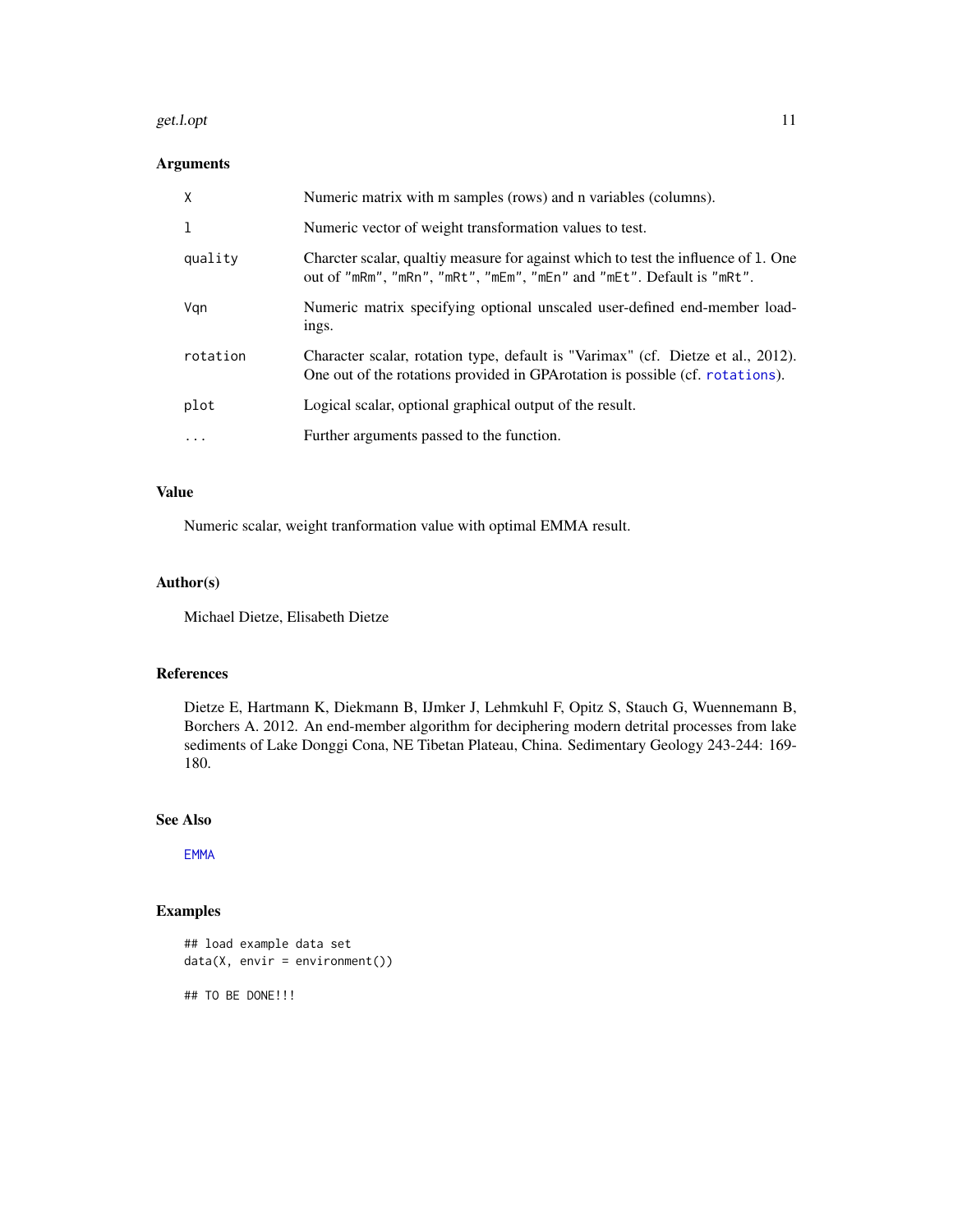<span id="page-11-0"></span>

#### Description

This function identifies the lower and upper limits within which robust end-members have clustered mode positions. It uses a kernel density estimate of the mode positions of all input end-member loadings, clips it at a user-defined minimum density and returns the resulting rising and falling shoulders of the kde peaks as limits.

#### Usage

 $get.limits(loadings, bw, threshold = 0.7)$ 

#### Arguments

| loadings  | Numeric matrix with m loadings (rows) and n classes (columns).                                                                                                        |
|-----------|-----------------------------------------------------------------------------------------------------------------------------------------------------------------------|
| bw        | Numeric scalar, bandwidth of the kernel, which is moved over the data set. If<br>omitted, the default value of 1 used.                                                |
| threshold | Numeric scalar, threshold quantile which is used to identify mode clusters. Only<br>kde densities above this values are kept and used to derieve mode cluster limits. |

#### Details

Note that the threshold above which a mode cluster is identified is an arbitrary, user-defined value and probably needs to be adjusted iteratively to get reasonable results. The default value may or may not be adequate!

#### Value

Numeric matrix with lower and upper mode limits.

#### Author(s)

Michael Dietze, Elisabeth Dietze

#### References

Dietze E, Hartmann K, Diekmann B, IJmker J, Lehmkuhl F, Opitz S, Stauch G, Wuennemann B, Borchers A. 2012. An end-member algorithm for deciphering modern detrital processes from lake sediments of Lake Donggi Cona, NE Tibetan Plateau, China. Sedimentary Geology 243-244: 169- 180.

#### See Also

[EMMA](#page-6-1), [model.em](#page-17-1)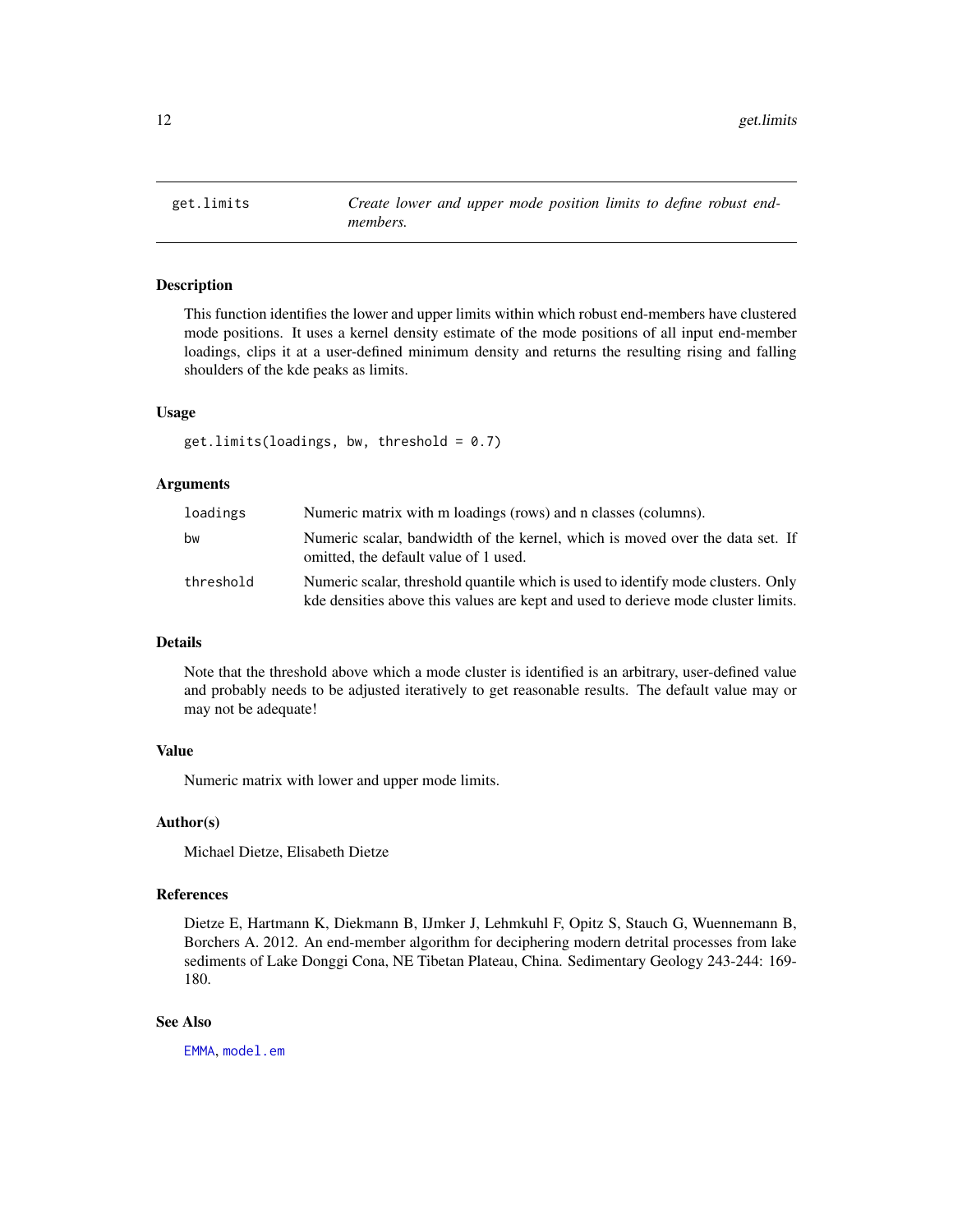<span id="page-12-0"></span>get.q  $\qquad \qquad$  13

# Examples

```
## load example data set
data(X, envir = environment())## define parameters
1 \leftarrow c(0, 0.1)q \leftarrow \text{rbind}(c(2, 3),c(3, 4)## model all possible end-members
em.pot < - model.em(X = X,
                    q = q,
                    1 = 1## infer mode cluster limits
limits <- get.limits(loadings = em.pot$loadings)
```

| റ്റ<br>г |  |
|----------|--|

get.q *Generate a parameter matrix with q.min and q.max values for robust EMMA.*

# Description

This function uses the input data matrix X and a vector of weight transformation limits to generate a matrix of minimum and maximum likely numbers of end-members to be used to model and extract robust end-members.

#### Usage

```
get.q(X, l = 0, q.min = 2, q.max = 10, criteria.min = 0.5,
  criteria.max = "local_max", correct.output = TRUE, ...)
```
# Arguments

| $\sf X$      | Numeric matrix with m samples (rows) and n variables (columns).                                                                                             |
|--------------|-------------------------------------------------------------------------------------------------------------------------------------------------------------|
| 1            | Numeric vector, weight transformation limits, default is zero.                                                                                              |
| q.min        | Numeric scalar, minimum number of end-members to use, default is 2.                                                                                         |
| q.max        | Numeric scalar, maximum number of end-members to use, default is 10.                                                                                        |
| criteria.min | Numeric scalar, minimum value of explained variance reached to be a valid<br>model realisation, default is 0.5.                                             |
| criteria.max | Character or numeric scalar, either keyword "local_max" to use first local max-<br>imum or any numeric value of explained variance, default is "local_max". |
|              | correct.output Logical scalar, option to correct the output for twisted values and remove com-<br>binations with NA-values.                                 |
|              | Further arguments, passed to the function.                                                                                                                  |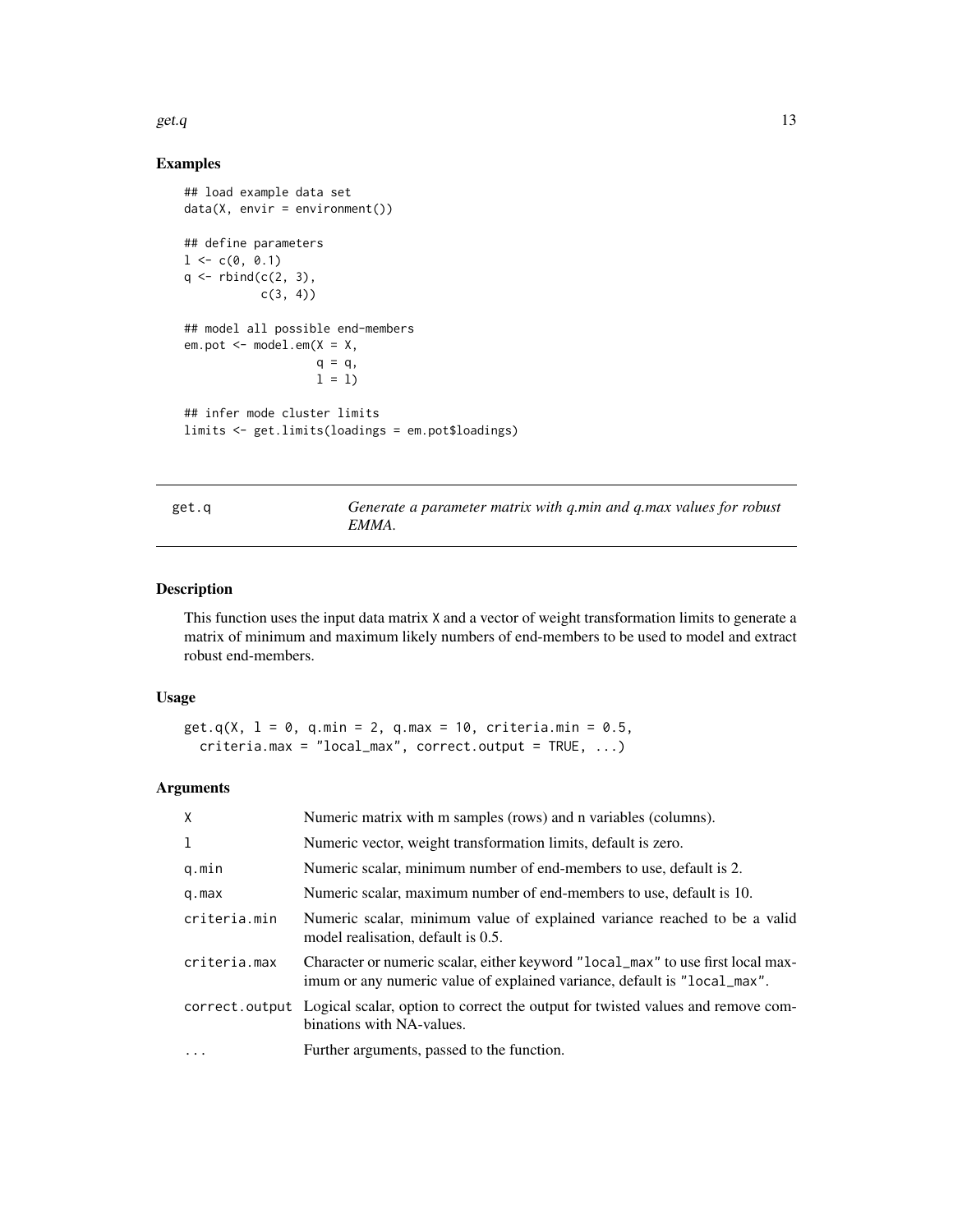# <span id="page-13-0"></span>Value

Numeric matrix with minimum and maximum numbers of end-members as well as corresponding weight transformation values as rownames.

#### Author(s)

Michael Dietze, Elisabeth Dietze

# References

Dietze E, Hartmann K, Diekmann B, IJmker J, Lehmkuhl F, Opitz S, Stauch G, Wuennemann B, Borchers A. 2012. An end-member algorithm for deciphering modern detrital processes from lake sediments of Lake Donggi Cona, NE Tibetan Plateau, China. Sedimentary Geology 243-244: 169- 180.

# See Also

[EMMA](#page-6-1), [test.parameters](#page-28-1), [test.robustness](#page-31-1)

#### Examples

```
## load example data set
data(X, envir = environment())## create parameter matrix
get.q(X = X, 1 = c(0, 0.05, 0.10, 0.15))
```
GUI *Start GUI for EMMA*

# Description

This function starts a browser-based graphic user interface for EMMA.

# Usage

 $GUI(...)$ 

#### Arguments

... **further arguments to pass to [runApp](#page-0-0)** 

#### Author(s)

Michael Dietze

#### See Also

[runApp](#page-0-0)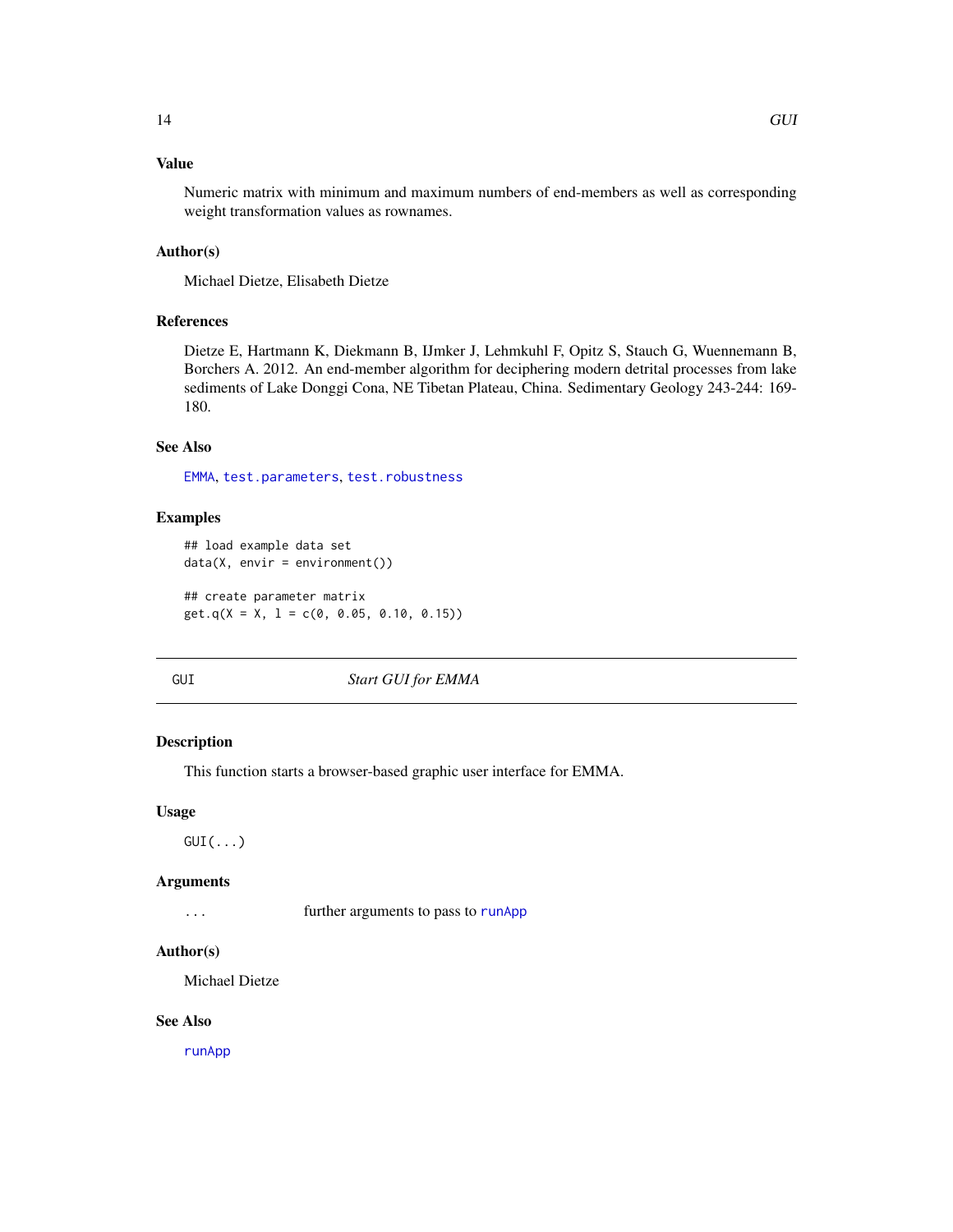# <span id="page-14-0"></span>interpolate.classes 15

# Examples

```
## Not run:
# Start the GUI
GUI()
```
## End(Not run)

<span id="page-14-1"></span>interpolate.classes *Function to interpolate classes.*

# Description

This function interpolates grain-size classes, either to higher or to lower resolution.

# Usage

```
interpolate.classes(X, boundaries.in, boundaries.out, method = "natural",
 fixed.start = TRUE)
```
# Arguments

|             | Numeric matrix with m samples (rows) and n variables (columns).                                                                                                                                               |
|-------------|---------------------------------------------------------------------------------------------------------------------------------------------------------------------------------------------------------------|
|             | boundaries.in Numeric vector with class boundaries of the input data.                                                                                                                                         |
|             | boundaries.out Numeric vector with class boundaries of the output data.                                                                                                                                       |
| method      | Logical scalar, interpolation method, one out of "linear" (linear interpolation),<br>"fmm" (cubic spline), "natural" (natural spline), "periodic" (periodic spline).<br>Default is "natural".                 |
| fixed.start | Logical scalar, specifying if the outer boundaries should be set to the same val-<br>ues as in the original matrix, default is TRUE. This may become necessary to<br>avoid interpolation errors, see example. |

# Value

Numeric matrix with interpolated class values.

# Author(s)

Michael Dietze, Elisabeth Dietze

# References

Dietze E, Hartmann K, Diekmann B, IJmker J, Lehmkuhl F, Opitz S, Stauch G, Wuennemann B, Borchers A. 2012. An end-member algorithm for deciphering modern detrital processes from lake sediments of Lake Donggi Cona, NE Tibetan Plateau, China. Sedimentary Geology 243-244: 169- 180.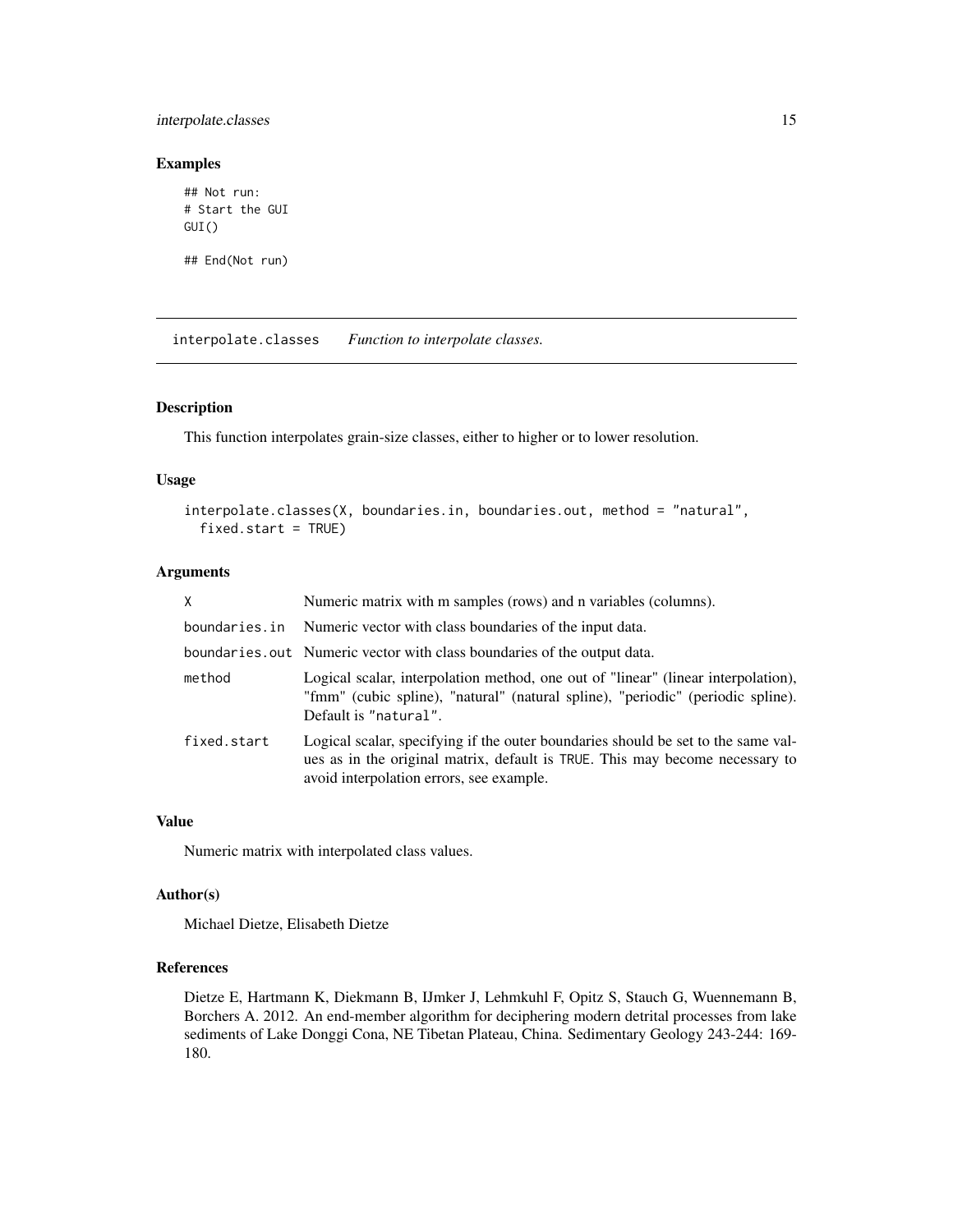#### See Also

[EMMA](#page-6-1), [approx](#page-0-0), [spline](#page-0-0)

# Examples

```
## load example data
data(X, envir = environment())classes.in \leq seq(from = 1, to = 10, length.out = ncol(X))
## Example 1 - decrease the class numbers
## define number of output classes
classes.out \leq seq(1, 10, length.out = 20)
## interpolate the data set
Y <- interpolate.classes(X = X,
                         boundaries.in = classes.in,
                         boundaries.out = classes.out,
                         method = "linear")
## show original vs. interpolation for first 10 samples
plot(NA, xlim = c(1, 10), ylim = c(0, 11))for(i in 1:10) {
  lines(classes.in, X[i, ] * 20 + i)lines(classes.out, Y[i, ] * 20 + i, col = 2)
}
## Example 2 - increase the class numbers
## define number of output classes
classes.out \leq seq(1, 10, length.out = 200)
## interpolate the data set
Y \leq - interpolate.classes(X = X,
                         boundaries.in = classes.in,
                         boundaries.out = classes.out)
## show original vs. interpolation for first 10 samples
plot(NA, xlim = c(1, 10), ylim = c(0, 11))for(i in 1:10) {
  lines(classes.in, X[i, ] * 20 + i)lines(classes.out, Y[i, ] * 20 + i, col = 2)
}
```
<span id="page-15-1"></span>

mix.EM *Function to mix sample spectres.*

#### Description

This functions allows to mix grain-size distributions with specified proportions and defined noise levels, for example to test the goodness of the EMMA algorithm.

<span id="page-15-0"></span>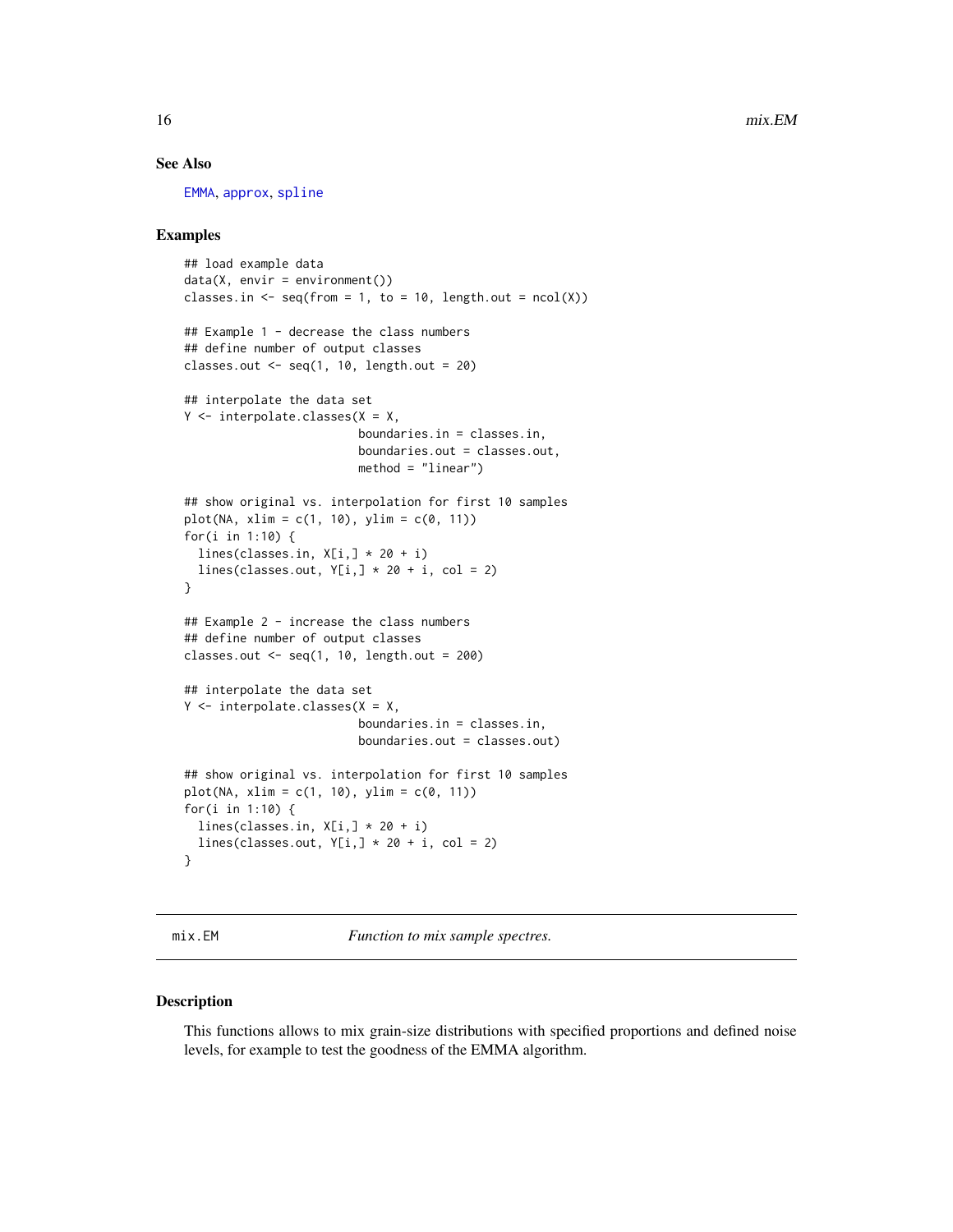#### <span id="page-16-0"></span> $mix.EM$  and the set of the set of the set of the set of the set of the set of the set of the set of the set of the set of the set of the set of the set of the set of the set of the set of the set of the set of the set of t

#### Usage

mix.EM(EM, proportion, noise, autocorrelation)

#### Arguments

| <b>EM</b>       | Numeric matrix containing the grain-size distribution definitions. Each defini-<br>tion is in a separate row with variable contributions in columns.                             |
|-----------------|----------------------------------------------------------------------------------------------------------------------------------------------------------------------------------|
| proportion      | Numeric vector containing the relative proportions of each distribution per sam-<br>ple.                                                                                         |
| noise           | Numeric scalar containing optional relative white noise levels.                                                                                                                  |
| autocorrelation |                                                                                                                                                                                  |
|                 | Numeric scalar specifying the degree of autocorrelation among classes. Auto-<br>correlation is realised as running mean of the specified length. Only odd values<br>are allowed. |

# Details

The function multiplies each end-member with the respective proportion value, sums the resulting variables, adds uniform noise and normalises the resulting mixed sample to 100 %.

#### Value

Numeric vector comprising a sample composed of known proportions of end-members.

#### Author(s)

Michael Dietze, Elisabeth Dietze

# See Also

[create.EM](#page-4-1)

```
## define end-member loadings and phi vector
EMa.1 <- create.EM(p1 = c(2, 8), p2 = c(1, 0.8), s = c(0.7, 0.3),
                   boundaries = c(0, 11), n = 80)
EMa.2 <- create.EM(p1 = c(4, 7), p2 = c(1.1, 1.4), s = c(0.5, 0.5),
                   boundaries = c(0, 11), n = 80)
EMa <- rbind(EMa.1, EMa.2)
phi \leq seq(0, 11, length.out = 80)
## mix end-member loadings
sample1 \leq mix. EM(EMa, proportion = c(0.3, 0.7))
sample2 <- mix.EM(EMa, proportion = c(0.5, 0.5), noise = 0.1,
                  autocorrelation = 3)
## plot end-member loadings (grey) and resulting samples (black)
plot(phi, EMa.1, type="l", col = "grey")
```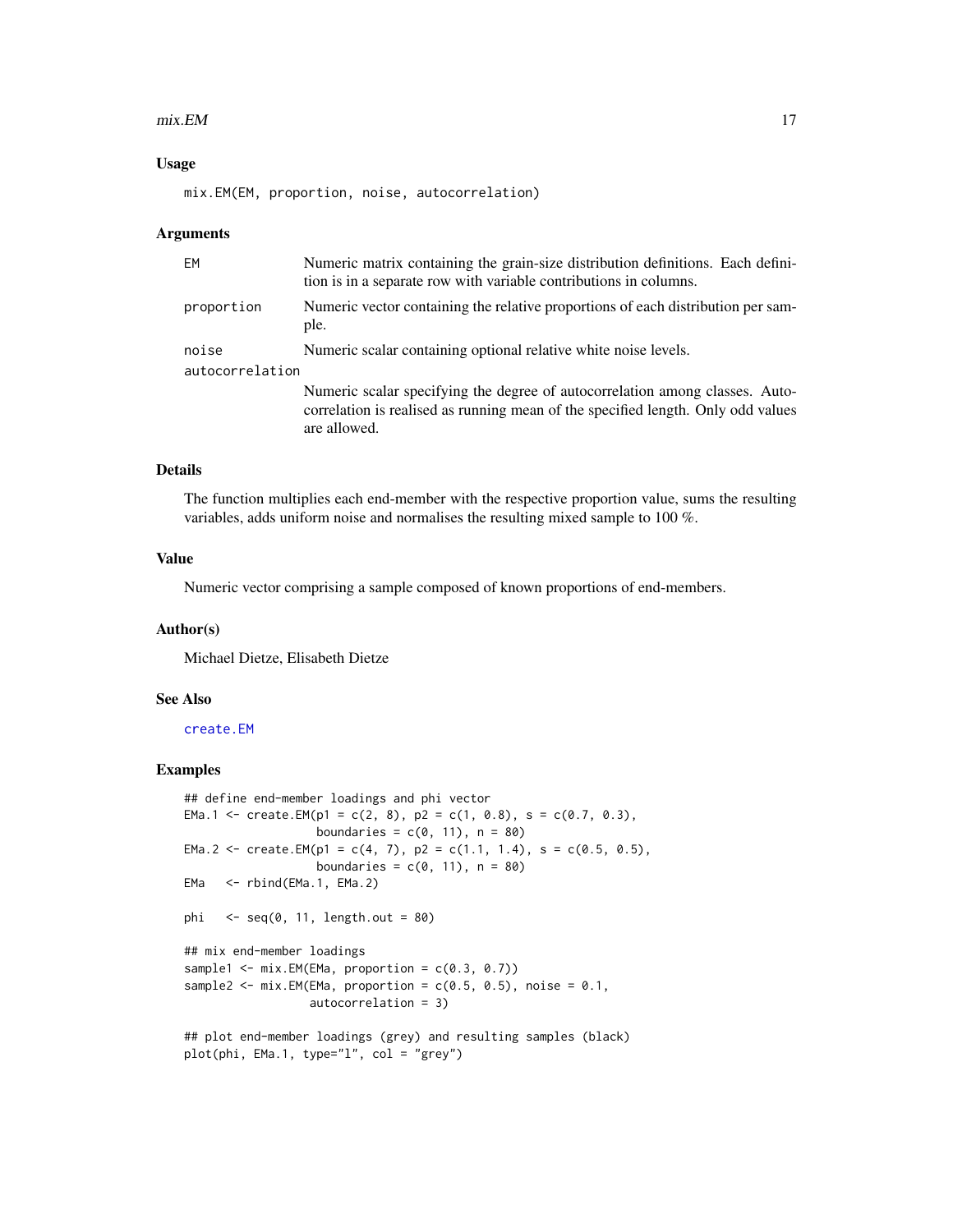```
lines(phi, EMa.2, col = "grey")lines(phi, sample1)
lines(phi, sample2)
```
<span id="page-17-1"></span>model.em *Model all possible end-member scenarios.*

# Description

This function takes a definition of weight transformation limits and corresponding minimum and maximum numbers of end-members to model all end-member scenarios in accordance with these parameters. Based on the output the user can decide on robust end-members.

#### Usage

model.em(X, q, l, plot = TRUE, col.q = TRUE, bw, ...)

#### Arguments

| X            | Numeric matrix with m samples (rows) and n variables (columns).                                                                                         |
|--------------|---------------------------------------------------------------------------------------------------------------------------------------------------------|
| q            | Numeric matrix, definitions of minimum and maximum number of end-members<br>$(cf. get.q())$ , required.                                                 |
| $\mathbf{1}$ | Numeric vector, weight transformation limit values, corresponding to the matrix<br>q, required.                                                         |
| plot         | Logical scalar, option to plot the results (cf. details for explanations), default is<br>TRUE.                                                          |
| col.q        | Logical scalar, option to colour end-member loadings by the number of end-<br>members which were used to create the model realisation, default is TRUE. |
| bw           | Numeric scalar, optional manual setting of the kde bandwidth. By default, bw<br>is calculated as 1 percent of the number of grain-size classes.         |
| $\cdots$     | Further arguments passed to the function.                                                                                                               |

# Details

The plot output is an overlay of several data. The coloured lines in the background are endmember loadings (number noted in the plot title), resulting from all possible model scenarios. If col.q == TRUE they are coloured according to the number of end-members with which the model was generated. This colour scheme allows to depict end-members that emerge for model realisations with specific number of end-members. The thick black line is a kernel density estimate curve, generated from the mode positions of all end-members. The kernel bandwidth is set to 1 percent of the number of grain-size classes of the input data set, which gave useful results for most of our test data sets. The cumulaitve dot-line-plot is a further visualisation of end-member mode positions. The function is a modified wrapper function for the function test.robustness().

<span id="page-17-0"></span>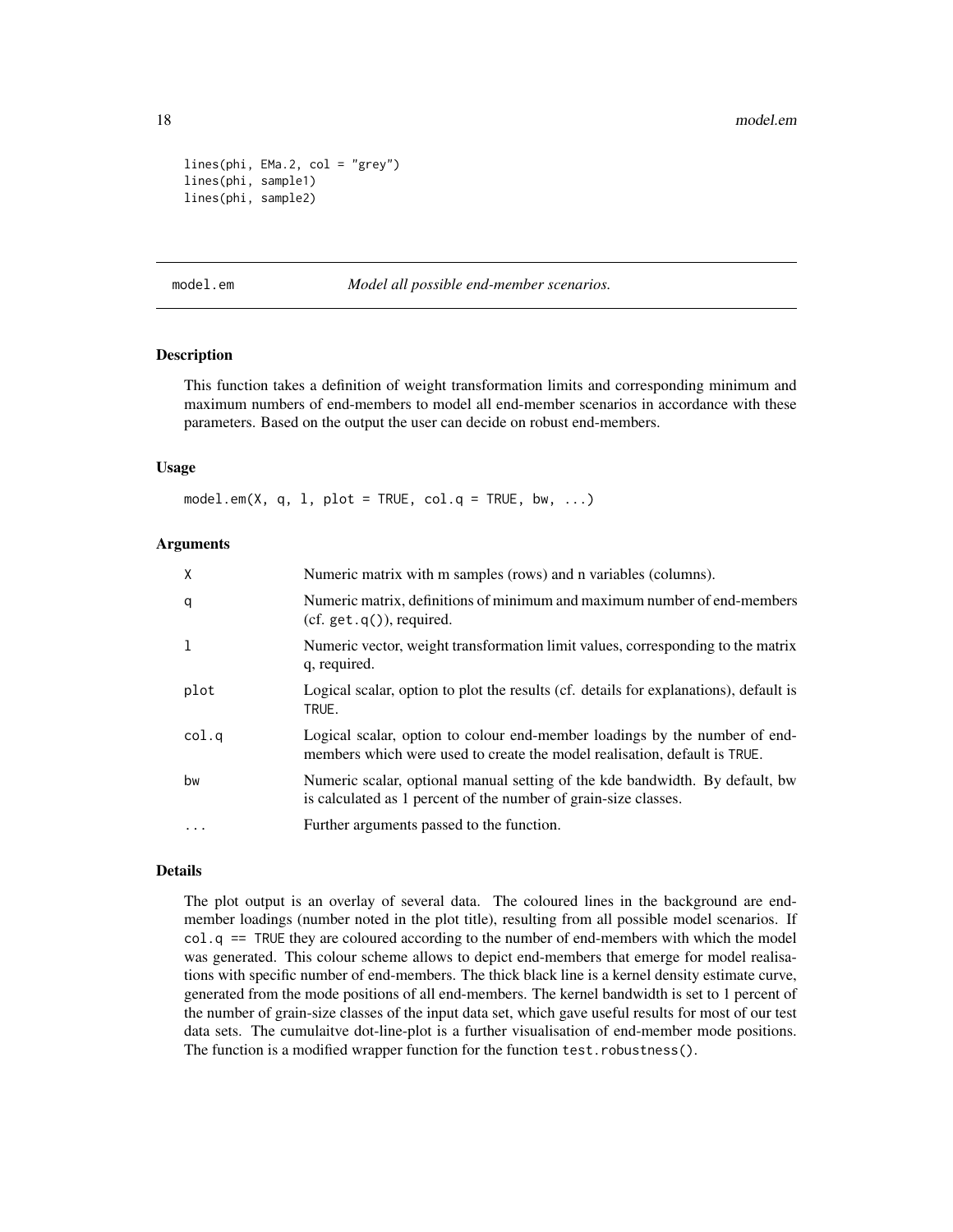# <span id="page-18-0"></span>Mqs.uncertainty 19

# Value

List object with all modelled end-members, each described by input parameters, mode position, quality measures and value distributions.

#### Author(s)

Michael Dietze, Elisabeth Dietze

#### References

Dietze E, Hartmann K, Diekmann B, IJmker J, Lehmkuhl F, Opitz S, Stauch G, Wuennemann B, Borchers A. 2012. An end-member algorithm for deciphering modern detrital processes from lake sediments of Lake Donggi Cona, NE Tibetan Plateau, China. Sedimentary Geology 243-244: 169- 180.

#### See Also

[EMMA](#page-6-1), [test.l.max](#page-27-1)

#### Examples

```
## load example data set
data(X, envir = environment())
## define input parameters
1 < -c(0, 0.05, 0.10)q \leftarrow \text{cbind}(c(2, 2, 3), c(5, 6, 4))## infer l-vector
em\_pot \leq m model.em(X = X, q = q, l = l)
```
Mqs.uncertainty *Function to estimate end-member scores uncertainty*

#### Description

The function uses either existing assemblages of end-member loadings or specified measures of centrality and dispersion as input for Monte Carlo runs to estimate the influence of different endmember loadings on end-member scores. Likewise, the influence of the weight limit quantiles (l) can be estimated.

#### Usage

```
Mqs.uncertainty(X, q, l, c, rotation = "Varimax", Vqn, Vqn.sd, runs, type.l,
  autocorrelation, ...)
```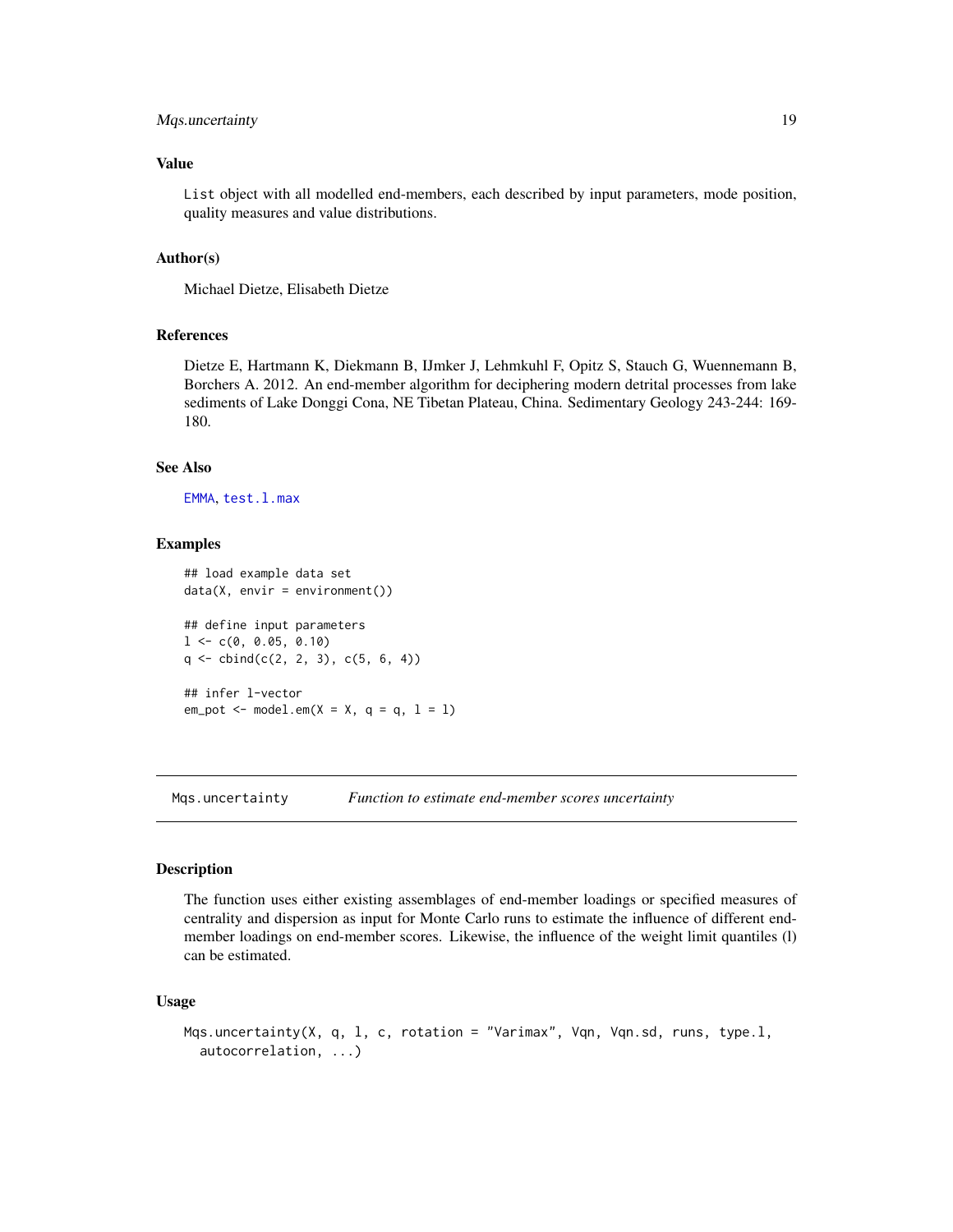# <span id="page-19-0"></span>Arguments

| X               | Numeric matrix with m samples (rows) and n variables (columns).                                                                                                                                                                                                                                   |  |
|-----------------|---------------------------------------------------------------------------------------------------------------------------------------------------------------------------------------------------------------------------------------------------------------------------------------------------|--|
| q               | Numeric scalar with the number of end-members to include. Only necessary in<br>combination with Vqn as matrix of user-defined end-member loadings.                                                                                                                                                |  |
| 1               | Numeric vector with the weight tranformation limits (i.e. quantiles after Klovan<br>& Imbrie, 1971). If the parameter is of length 1, 1 is assumed to be a constant,<br>if of length 2, 1 defines either mean and standard deviation or minimum and<br>maximum, depending on the value of type.1. |  |
| C               | Numeric scalar specifying the constant sum scaling parameter, e.g. 1, 100, 1000;<br>default is 100.                                                                                                                                                                                               |  |
| rotation        | Character scalar, rotation type, default is "Varimax" (cf. Dietze et al., 2012).<br>One out of the rotations provided in GPArotation is possible (cf. rotations).                                                                                                                                 |  |
| Vqn             | Numeric matrix with existing unscaled end-member loadings. These may rep-<br>resent user-defined loadings (or mean loadings if Vqn. sd is specified). See ex-<br>ample section for further information.                                                                                           |  |
| Vqn.sd          | Numeric matrix with standard deviations of the mean unscaled end-member<br>loadings in Vqn.                                                                                                                                                                                                       |  |
| runs            | Logical scalar with the number of Monte Carlo runs to be performed, default is<br>100.                                                                                                                                                                                                            |  |
| type.1          | Character scalar with type of random 1 value generation. Either "rnorm" or<br>"runif", default is "runif".                                                                                                                                                                                        |  |
| autocorrelation |                                                                                                                                                                                                                                                                                                   |  |
|                 | Numeric scalar optionally specifying the degree of autocorrelation among classes.<br>Autocorrelation is realised as running mean of the specified length. Only odd<br>values are allowed.                                                                                                         |  |
| $\cdots$        | Further arguments passed to the function.                                                                                                                                                                                                                                                         |  |

# Value

A list with numeric vector and matrix objects.

| 1    | Randomised weight limit values.                |
|------|------------------------------------------------|
| Vgn  | Randomised unscaled end-member loadings.       |
| Mgs  | Modelled end-member scores.                    |
| mean | Modelled end-member score means.               |
| sd   | Modelled end-member score standard deviations. |

# Author(s)

Michael Dietze, Elisabeth Dietze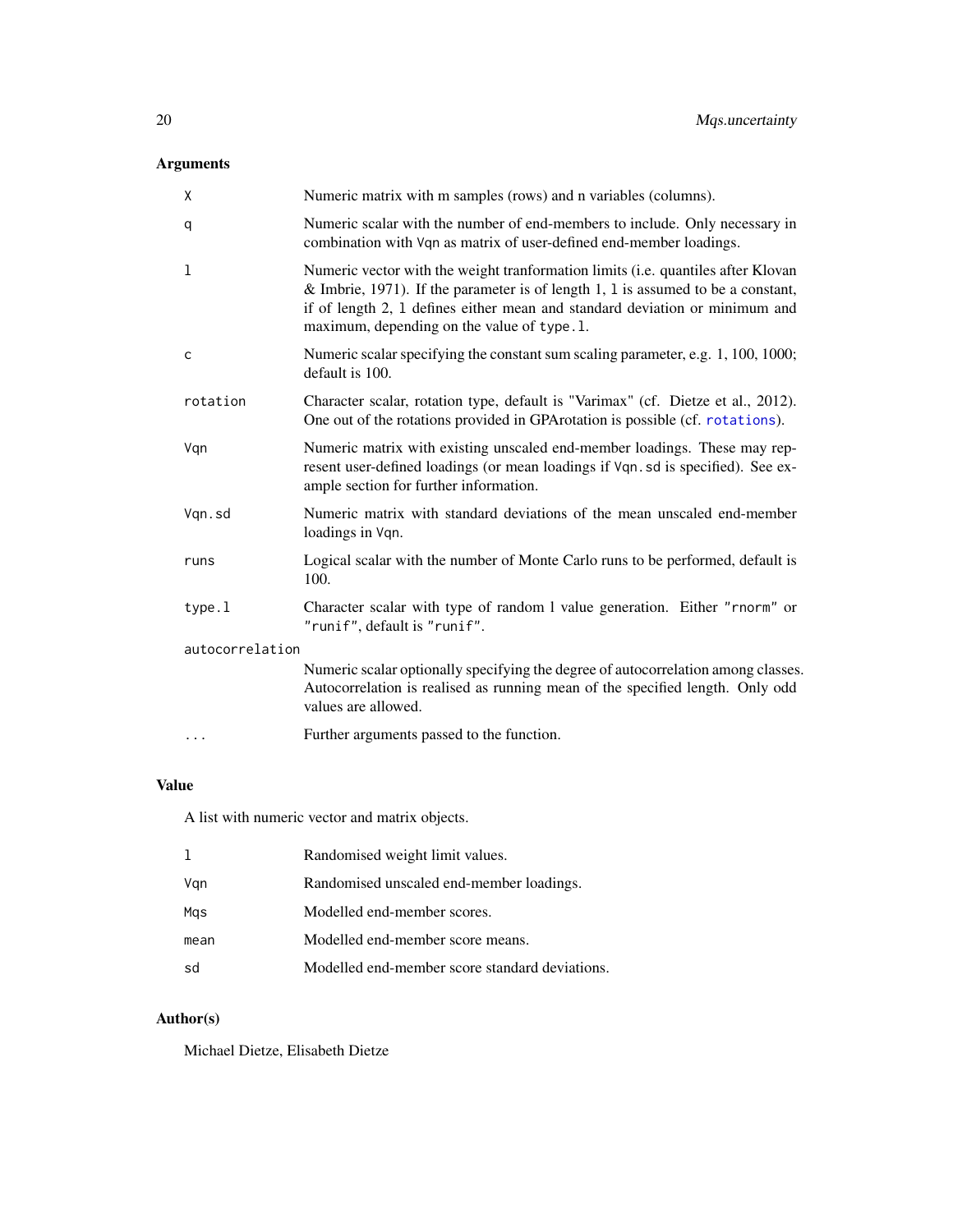#### <span id="page-20-0"></span>Mqs.uncertainty 21

#### References

Dietze E, Hartmann K, Diekmann B, IJmker J, Lehmkuhl F, Opitz S, Stauch G, Wuennemann B, Borchers A. 2012. An end-member algorithm for deciphering modern detrital processes from lake sediments of Lake Donggi Cona, NE Tibetan Plateau, China. Sedimentary Geology 243-244: 169- 180.

Klovan JE, Imbrie J. 1971. An Algorithm and FORTRAN-IV Program for Large-Scale Q-Mode Factor Analysis and Calculation of Factor Scores. Mathematical Geology 3: 61-77.

#### See Also

[test.robustness](#page-31-1), [test.parameters](#page-28-1)

```
## load example data set
data(X, envir = environment())
```

```
## set model run parameters
q = 3 # set number of end-members, try 4 to see the difference!
Vqn <- EMMA(X, q)$Vqn # assign unscaled end-member loadings
Vqn.sd \leq Vqn * 0.2 # assign a relative standard deviation of 20 %
l.1 <- 0.2 # set l to 0.2
1.2 \leq c(0.2, 0.08) # set 1 to mean = 0.2 and sd = 0.08
runs <- 12 # senseless value to increase computation speed
```

```
## EXAMPLE 1
## Calculate Mqs uncertainty
M \leq -Mqs. uncertainty (X = X,
```

```
q = q,
1 = 1.1,
runs = runs,
Van = Van,
Vqn.sd = Vqn.sd,type.1 = "rnorm",
autocorrelation = 3)
```

```
## Plot line-point graph with means and standard deviations
plot(NA,
     xlim = c(1, nrow(X)),ylim = c(0.5, q + 1),main = "End-member scores with uncertainty")
for(i in 1:q) {
  lines(1: nrow(X), M$mean[, i] - M$sd[, i] + i, col = i, lty = 2)lines(1: nrow(X), M$mean[, i] + i, col = i, lwd = 2)points(1:nrow(X), M$mean[, i] + i, col = i)
  lines(1: nrow(X), M$mean[, i] + M$sd[, i] + i, col = i, lty = 2)}
## EXAMPLE 2
## Calculate Mqs uncertainty
M \leq -Mqs. uncertainty(X = X,
```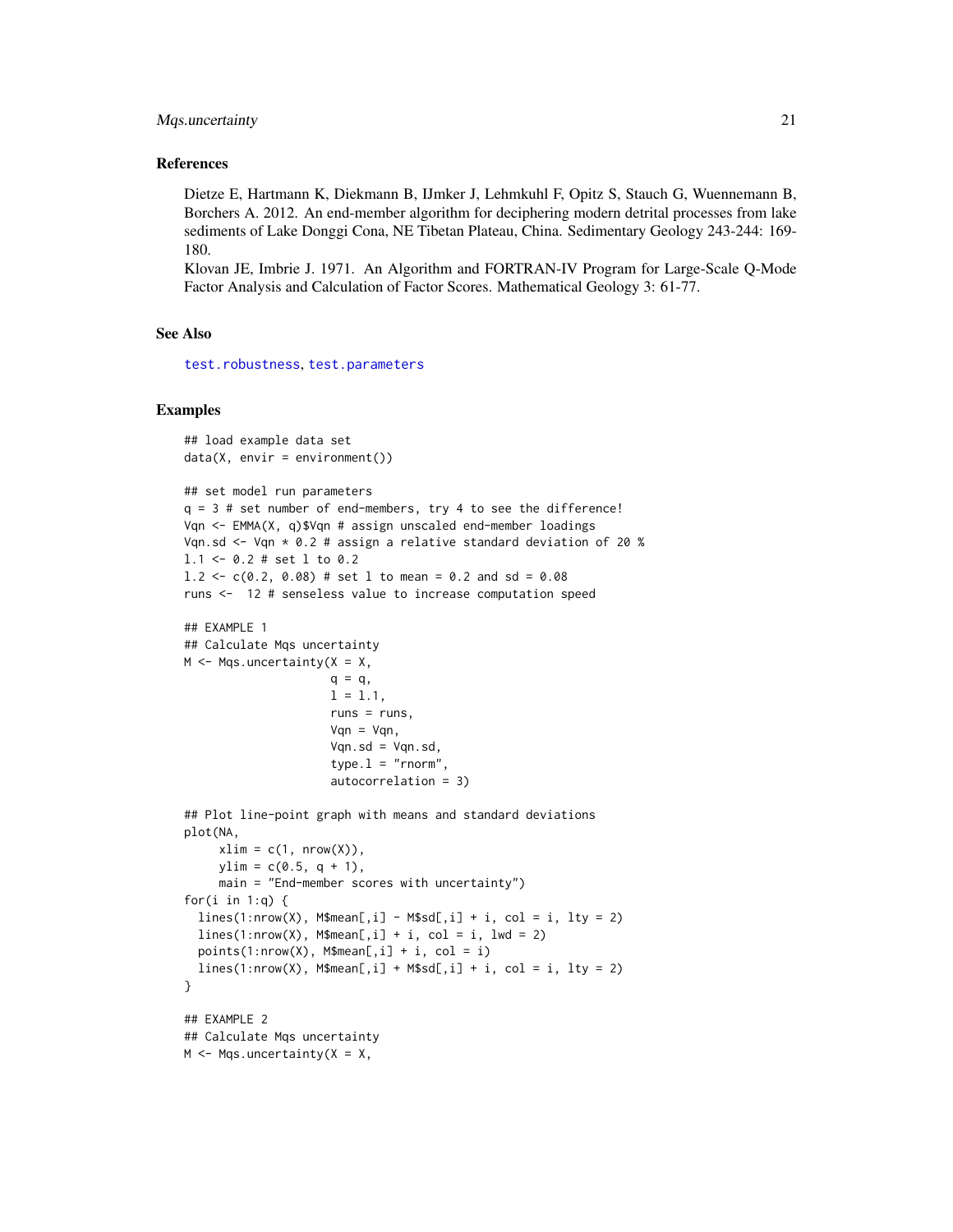```
q = q,
                     1 = 1.2,
                     runs = runs,
                     Vqn = Vqn,
                     type.1 = "rnorm")## Plot point graph with error bars
plot(NA,
     xlim = c(1, nrow(X)),ylim = c(0.5, q + 1),main = "End-member scores with uncertainty")
for(i in 1:q) {
 points(1:now(X), M$mean[, i] + i, pch = 3, col = i)arrows(1:nrow(X), M$mean[, i] - M$sd[, i] + i,1:nrow(X), M$mean[, i] + M$sd[, i] + i,
        code = 3, angle = 90, length = 0.05, col = i)
}
```
rEM *example data*

#### Description

Robust end-members, a list with output of the function robust.EM()

### Format

The format is: List of 12 \$ Vqsn.data :List of 4 ..\$ : num [1:15, 1:80] 0.18929 0.184 0.18304 0.00698 0.02033 ...

# Details

The dataset is the result of the function robust.EM() of the R-package EMMAgeo.

```
## load example data set
data(examples)
```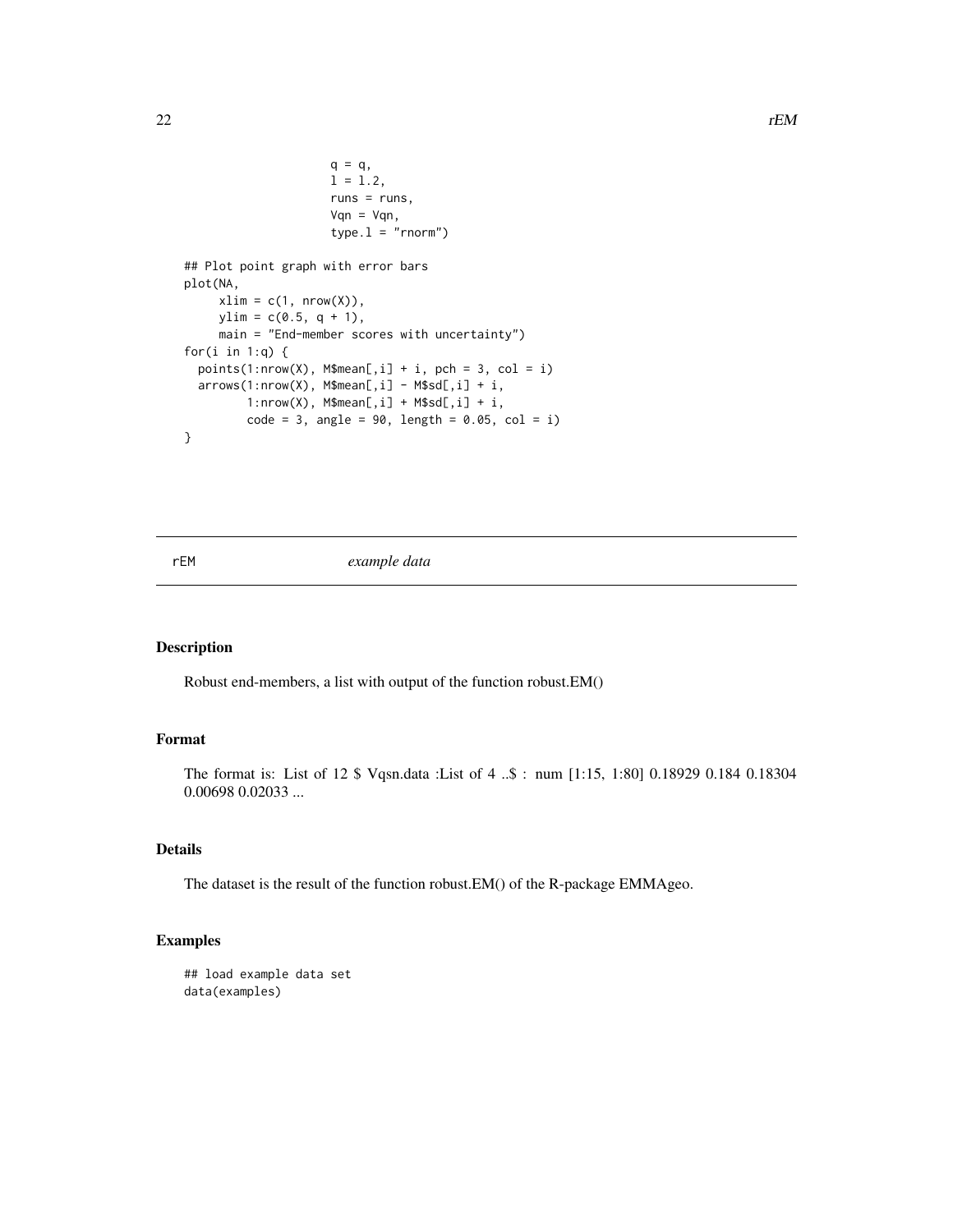#### <span id="page-22-0"></span>Description

This function calculates an optional residual end-member loading. It uses the modelled end-member loadings as input and evaluates the root of 1 minus the sum of all squared loadings to analyse the remaining variance, e.g. if not all (robust) EMs are included (cf. Dietze et al., 2012). Negative values are set to zero.

#### Usage

residual.EM(Vqn)

#### Arguments

Vqn Numeric matrix with m robust end-member loadings.

# Value

Numeric vector with residual end-member loading.

#### Author(s)

Michael Dietze, Elisabeth Dietze

# References

Dietze E, Hartmann K, Diekmann B, IJmker J, Lehmkuhl F, Opitz S, Stauch G, Wuennemann B, Borchers A. 2012. An end-member algorithm for deciphering modern detrital processes from lake sediments of Lake Donggi Cona, NE Tibetan Plateau, China. Sedimentary Geology 243-244: 169- 180.

#### See Also

[EMMA](#page-6-1), [robust.EM](#page-23-1)

```
## Some preparing steps to retrieve only robust end-members
## load example data, i.e. here TR
data(rEM, envir = environment())
## define mean robust end-member loadings
Vqn.rob <- rEM$Vqn.mean
## perform residual end-member loading calculation
Vqn.res <- residual.EM(Vqn.rob)
# Visualisation of the result
```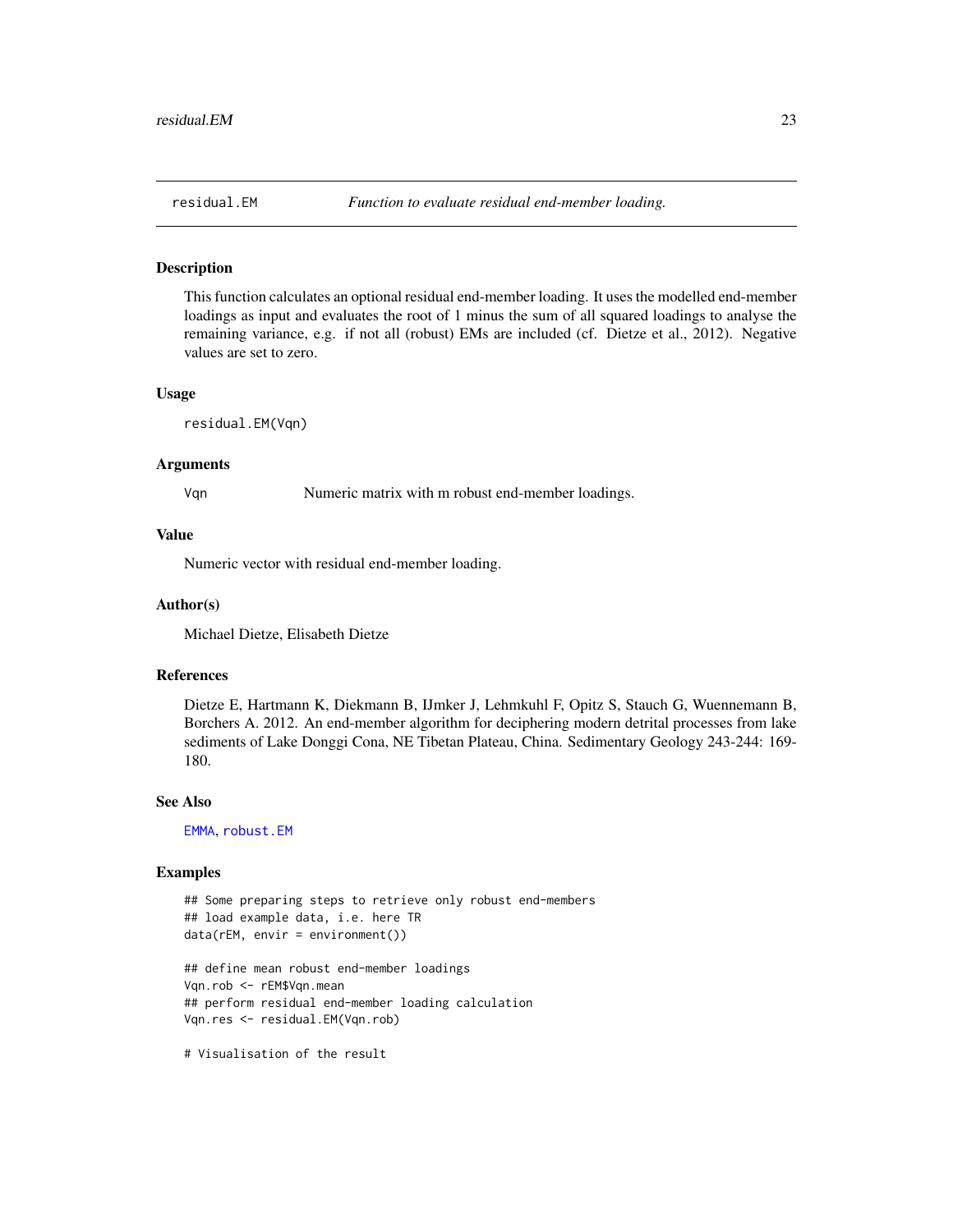```
plot(NA, xlim = c(1, 80), ylim = c(0, 1))for(i in 1:4) {lines(Vqn.rob[i,])}
lines(Vqn.res, col = 2)
```
<span id="page-23-1"></span>robust.EM *Function to extract robust end-members.*

# Description

This function takes a matrix with end-member loadings and extracts those whose modes fall into specified limits. The function returns a list with all passing end-member loadings and scores, along with their respective coumn-wise (variable-wise) measures of centrality and dispersion.

# Usage

```
robust.EM(Vqsn, limits, quantiles, Vqn, classunits, ID, plot = FALSE, legend,
  \ldots, pm = FALSE)
```
# Arguments

| Vqsn       | Numeric matrix with m samples (rows) and n variables (columns).                                                                                                                                                                                                                                                                                                                                                                                                                                       |
|------------|-------------------------------------------------------------------------------------------------------------------------------------------------------------------------------------------------------------------------------------------------------------------------------------------------------------------------------------------------------------------------------------------------------------------------------------------------------------------------------------------------------|
| limits     | Numeric matrix with two columns that contain the boundaries of mode classes<br>for each end-member. The first column contains the lower, the second column<br>the upper limit. If classunits are provided, the limits are assumed to relate to<br>these units, if omitted column-numbers of Vqsn are used.                                                                                                                                                                                            |
| quantiles  | Optional numeric vector of length two with the quantiles to be evaluated for the<br>robust end-member loadings; default is $c(0.25, 0.75)$ .                                                                                                                                                                                                                                                                                                                                                          |
| Vqn        | Numeric matrix with optional normalised factor loadings. If present, the same<br>factor loadings as the respectively selected end-member loadings are returned.                                                                                                                                                                                                                                                                                                                                       |
| classunits | Numeric vector, optional class units (e.g. phi classes or micrometers) of the<br>same length as columns of X.                                                                                                                                                                                                                                                                                                                                                                                         |
| ID         | Numeric or character vector, optional sample IDs of the same length as columns<br>of X.                                                                                                                                                                                                                                                                                                                                                                                                               |
| plot       | Logical scalar, optional graphical output of the results, default is FALSE. If set to<br>TRUE, selected end-member loadings are plotted in different colours, according<br>to the specified classes. All end-member loadings are plotted in pale colour,<br>means and standard deviations are plotted above in thicker lines. To plot median<br>and quantile range instead of mean and standard deviation, add median $=$ TRUE<br>as further plot parameter. See examples section for further advice. |
| legend     | Character scalar, specifing legend position (cf. legend). If omitted, no legend<br>will be plotted, default is no legend.                                                                                                                                                                                                                                                                                                                                                                             |
| pm         | Logical scalar to enable pm.                                                                                                                                                                                                                                                                                                                                                                                                                                                                          |
| .          | Additional arguments passed to the plot function. Use colour instead of col to<br>create different colours.                                                                                                                                                                                                                                                                                                                                                                                           |

<span id="page-23-0"></span>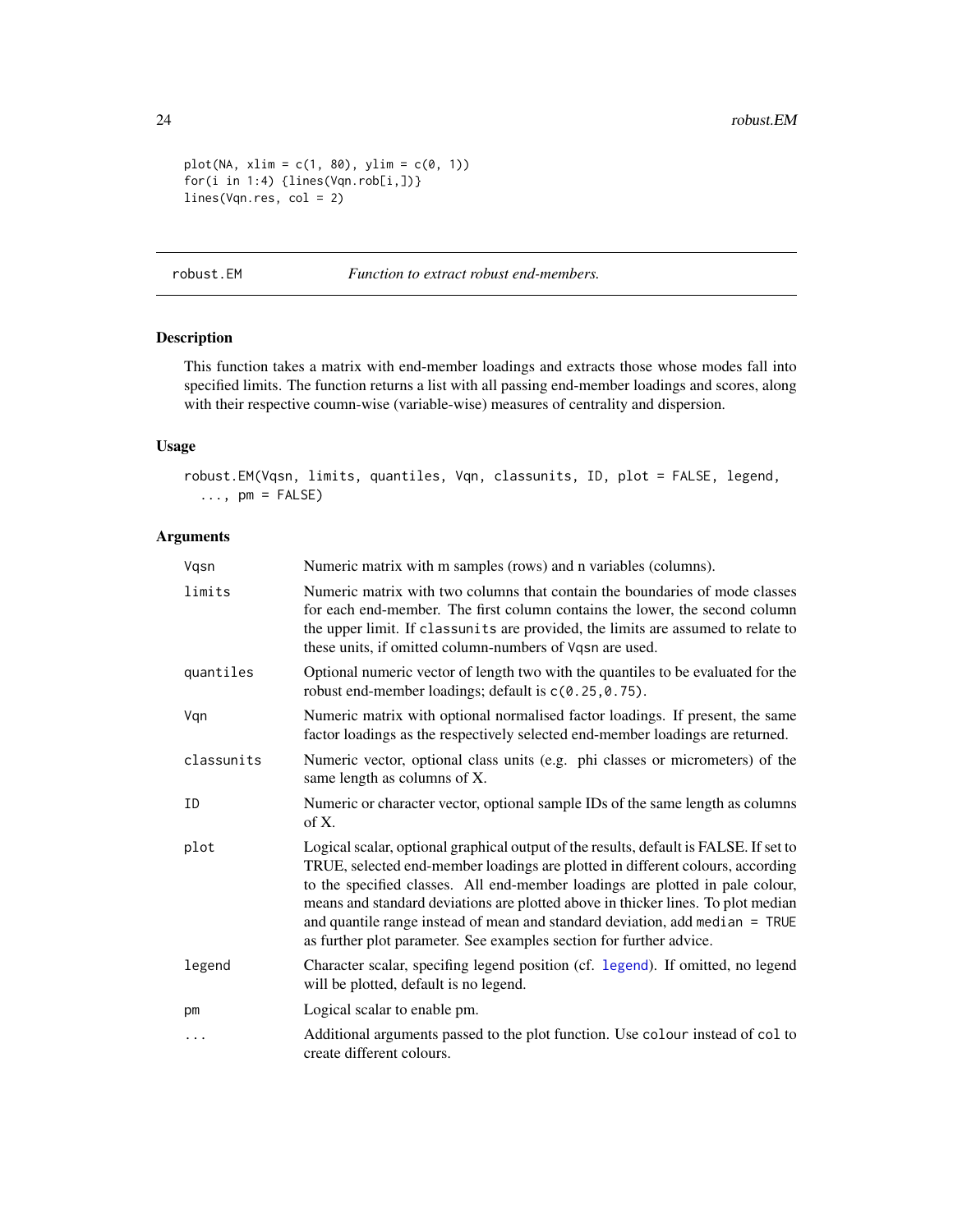#### <span id="page-24-0"></span>robust.EM 25

# Value

A list object containing:

| A list with Vqsn values.                |
|-----------------------------------------|
| A matrix with Vgsn means.               |
| A matrix with Vgsn medians.             |
| A matrix with Vqsn standard deviations. |
| A matrix with Vgsn quantiles 1.         |
| A matrix with Vgsn quantiles 2.         |
| A list with Vqn values.                 |
| A matrix with Vqn means.                |
| A matrix with Vqn medians.              |
| A matrix with Vqn standard deviations.  |
| A matrix with Vqn quantiles 1.          |
| A matrix with Vqn quantiles 2.          |
|                                         |

# Author(s)

Michael Dietze, Elisabeth Dietze

# References

Dietze E, Hartmann K, Diekmann B, IJmker J, Lehmkuhl F, Opitz S, Stauch G, Wuennemann B, Borchers A. 2012. An end-member algorithm for deciphering modern detrital processes from lake sediments of Lake Donggi Cona, NE Tibetan Plateau, China. Sedimentary Geology 243-244: 169- 180.

# See Also

[EMMA](#page-6-1), [test.robustness](#page-31-1), [define.limits](#page-5-1)

```
## load example data, i.e. here TR
data(TR, envir = environment())## define end-member limits
limits = cbind(c(11, 31, 60, 78),
               c(13, 33, 62, 80))
## extract robust end-members with limits matrix
rEM <- robust.EM(Vqsn = TR$Vqsn, limits = limits,
                 plot = TRUE,
                 legend = "topleft",
                 cex = 0.7,
                 colour = c("orange", "navyblue", "springgreen4", "red4"),
                 median = TRUE)
```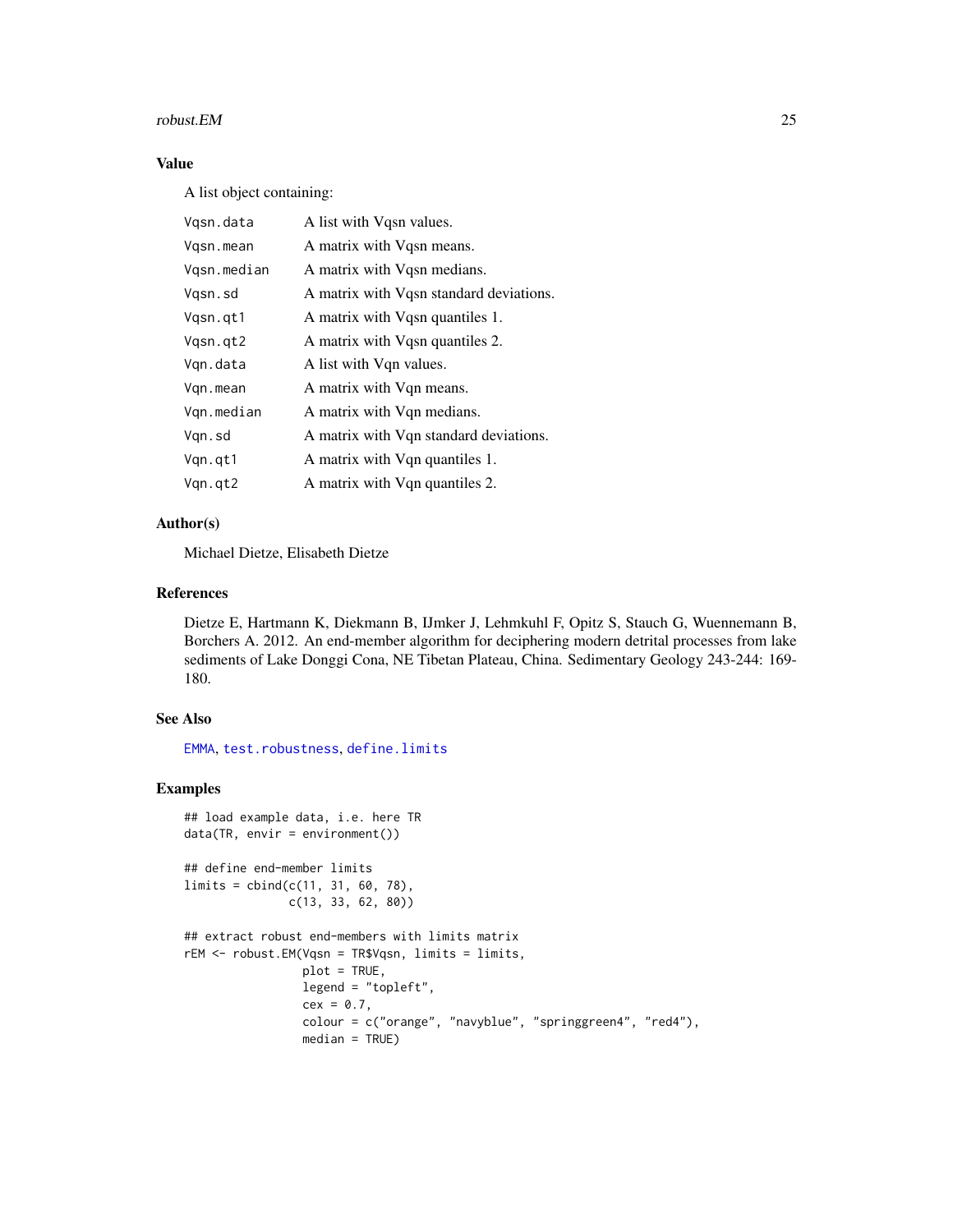# Description

This function performs eigenspace decomposition using the weight-transformed matrix W to determine the minimum number of end-members. Depending on the number of provided weight transformation limits (l) a single vector or a matrix is returned.

# Usage

test.factors(X, 1, c, r.min = 0.95, plot = FALSE, legend, ..., pm = FALSE)

# Arguments

| X      | Numeric matrix with m samples (rows) and n variables (columns).                                                         |
|--------|-------------------------------------------------------------------------------------------------------------------------|
| -1     | Numeric vector specifying the weight tranformation limits, <i>i.e.</i> quantiles; de-<br>fault is 0.                    |
| C      | Numeric scalar specifying the constant sum scaling parameter, e.g. 1, 100, 1000;<br>default is 100.                     |
| r.min  | Numeric scalar, minimum value of explained variance to be reached by the end-<br>members included, default is 0.95.     |
| plot   | Logical scalar, optional graphical output of the results, default is FALSE.,                                            |
| legend | Character scalar, specify legend position (cf. legend). If omitted, no legend<br>will be plotted, default is no legend. |
| pm     | Logical scalar to enable pm.                                                                                            |
| .      | Additional arguments passed to the plot function. Use colour instead of col to<br>create different colours.             |

# Details

The results may be used to define a minimum number of end-members for subsequent modelling steps, e.g. by using the Kaiser criterion, which demands a minimum number of eigenvalues to reach a squared R of 0.95.

#### Value

A list with objects

|       | Vector or matrix of cumulative explained variance. |
|-------|----------------------------------------------------|
| q.min | Vector with number of factors that passed r.min.   |

# Author(s)

Michael Dietze, Elisabeth Dietze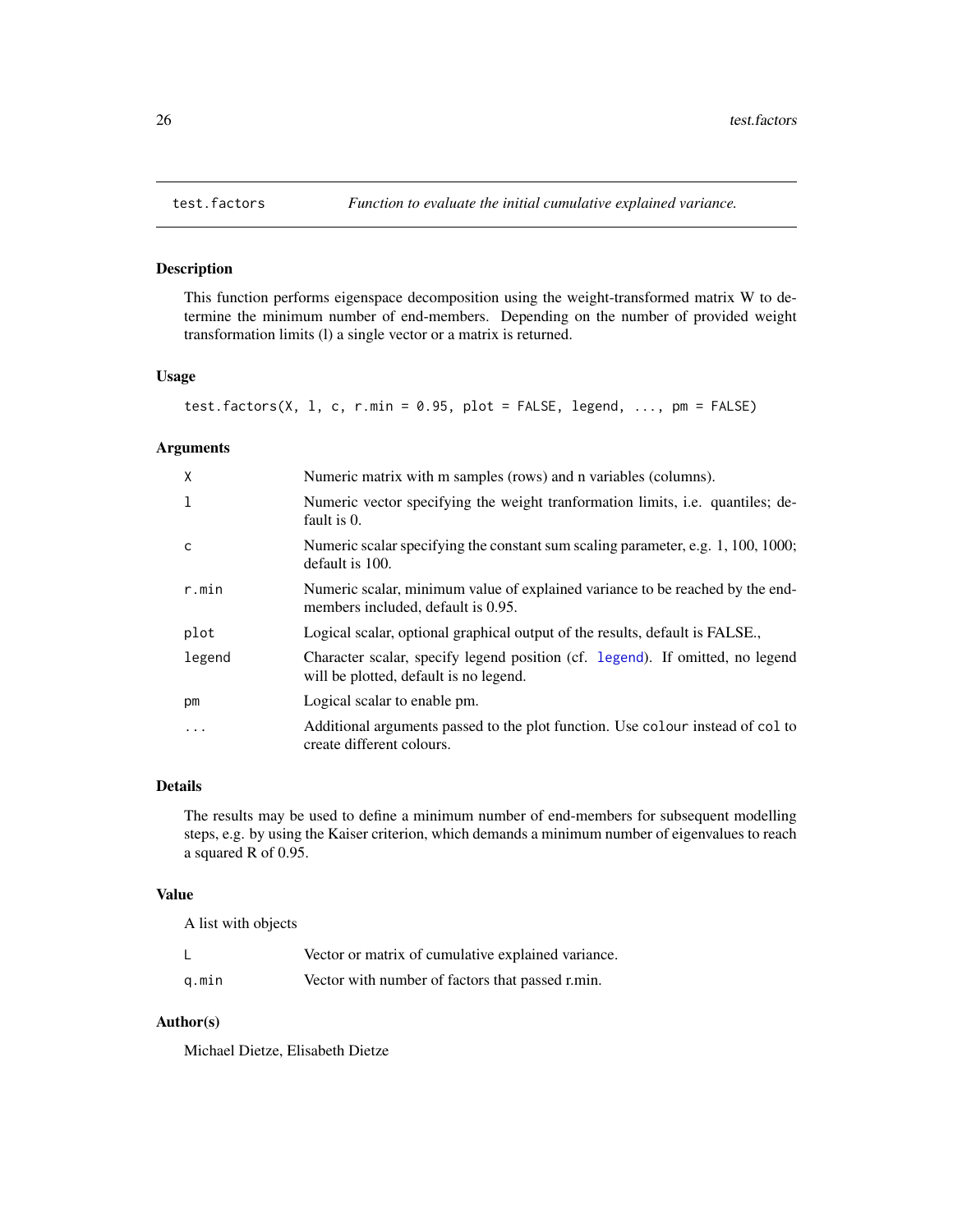<span id="page-26-0"></span>test.l 27

# References

Dietze E, Hartmann K, Diekmann B, IJmker J, Lehmkuhl F, Opitz S, Stauch G, Wuennemann B, Borchers A. 2012. An end-member algorithm for deciphering modern detrital processes from lake sediments of Lake Donggi Cona, NE Tibetan Plateau, China. Sedimentary Geology 243-244: 169- 180.

# Examples

```
## load example data set
data(X, envir = environment())## create sequence of weight transformation limits
1 \leq -\text{seq}(\text{from} = 0, \text{to} = 0.2, 0.02)## perform the test and show q.min
L \le - test.factors(X = X, 1 = 1, c = 100, plot = TRUE)
L$q.min
## a visualisation with more plot parameters
L \le test. factors(X = X, 1 = 1, c = 100, plot = TRUE,
                   ylim = c(0.5, 1), xlim = c(1, 7),legend = "bottomright", cex = 0.7)
## another visualisation, a close-up
plot(1:7, L$L[1,1:7], type = "l",
     xlab = "q", ylab = "Explained variance")for(i in 2:7) {lines(1:7, LSL[i,1:7], col = i)}
```
#### test.l *Function to test maximum valid l value.*

# Description

This function performs the weight transformation of the data matrix after Klovan & Imbrie (1971) and performs EMMA() with different weight limits to check if valied results are yielded. It returns the maximum value for which the transformation remains stable.

#### Usage

test. $l(X, 1, \ldots)$ 

### **Arguments**

| X        | Numeric matrix with m samples (rows) and n variables (columns).                                   |
|----------|---------------------------------------------------------------------------------------------------|
|          | Numeric vector specifying the weight transformation limit, <i>i.e.</i> quantile; default<br>is 0. |
| $\cdots$ | Further arguments passed to the function.                                                         |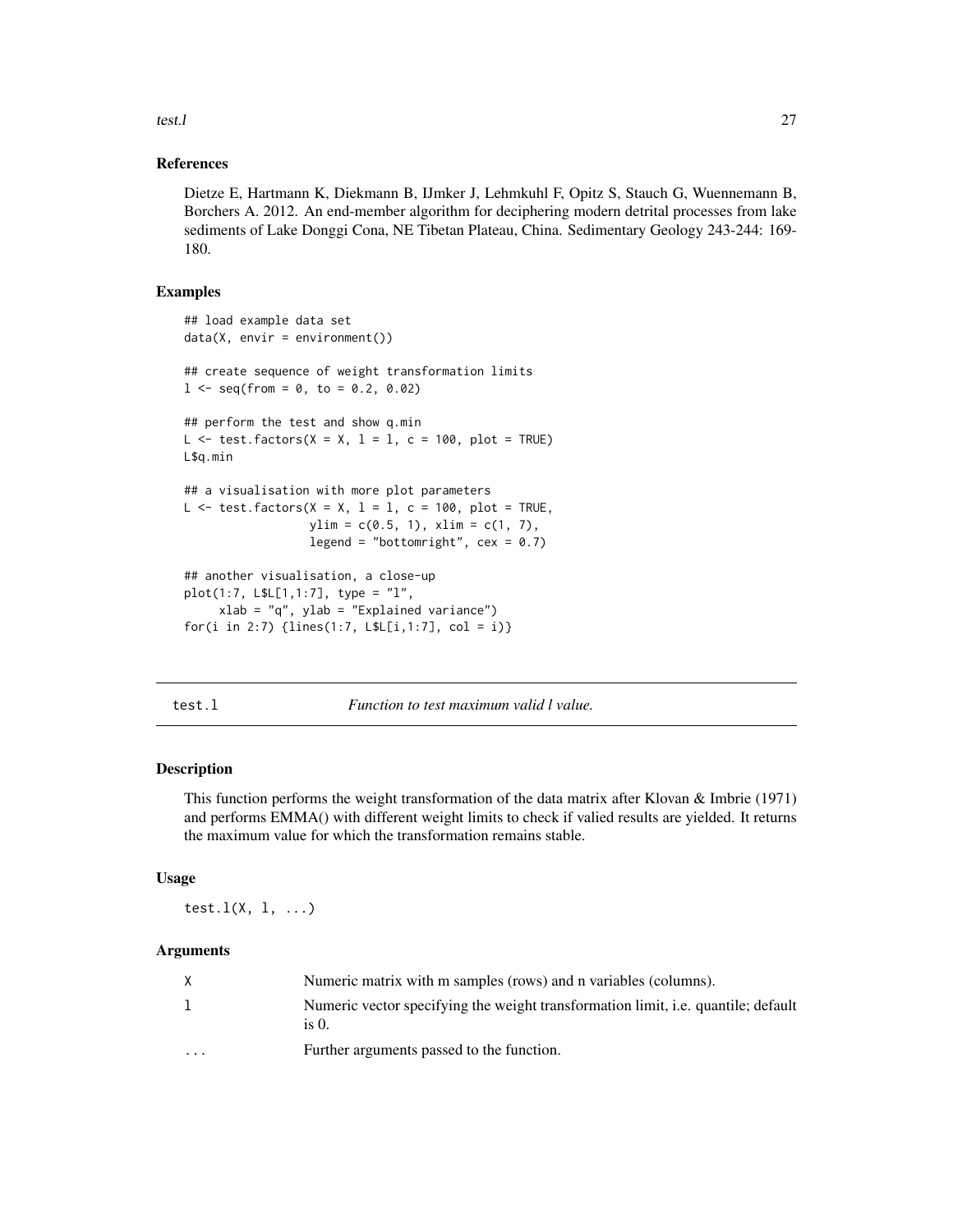28 test.l.max

# Value

A list with objects

| step  | Numeric scalar with position of last valid value. |
|-------|---------------------------------------------------|
| l.max | Numeric scalar with last valid value of l.        |

# Author(s)

Michael Dietze, Elisabeth Dietze

#### References

Dietze E, Hartmann K, Diekmann B, IJmker J, Lehmkuhl F, Opitz S, Stauch G, Wuennemann B, Borchers A. 2012. An end-member algorithm for deciphering modern detrital processes from lake sediments of Lake Donggi Cona, NE Tibetan Plateau, China. Sedimentary Geology 243-244: 169- 180.

Klovan JE, Imbrie J. 1971. An Algorithm and FORTRAN-IV Program for Large-Scale Q-Mode Factor Analysis and Calculation of Factor Scores. Mathematical Geology 3: 61-77.

# See Also

[EMMA](#page-6-1), [check.data](#page-1-1), [test.parameters](#page-28-1)

# Examples

## load example data set  $data(X, envir = environment())$ test  $\le$  test.  $l(X = X, l = seq(from = 0, to = 0.6, by = 0.1))$ 

<span id="page-27-1"></span>

#### test.l.max *Function to find maximum possible l value.*

#### Description

This function approximates the highest possible value for l in a nested loop.

# Usage

test.l.max(X,  $n = 10, ...$ )

# Arguments

| X.                      | Numeric matrix with m samples (rows) and n variables (columns). |
|-------------------------|-----------------------------------------------------------------|
| n                       | Numeric scalar, number of loop runs and values per loop.        |
| $\cdot$ $\cdot$ $\cdot$ | Further arguments passed to the function.                       |

<span id="page-27-0"></span>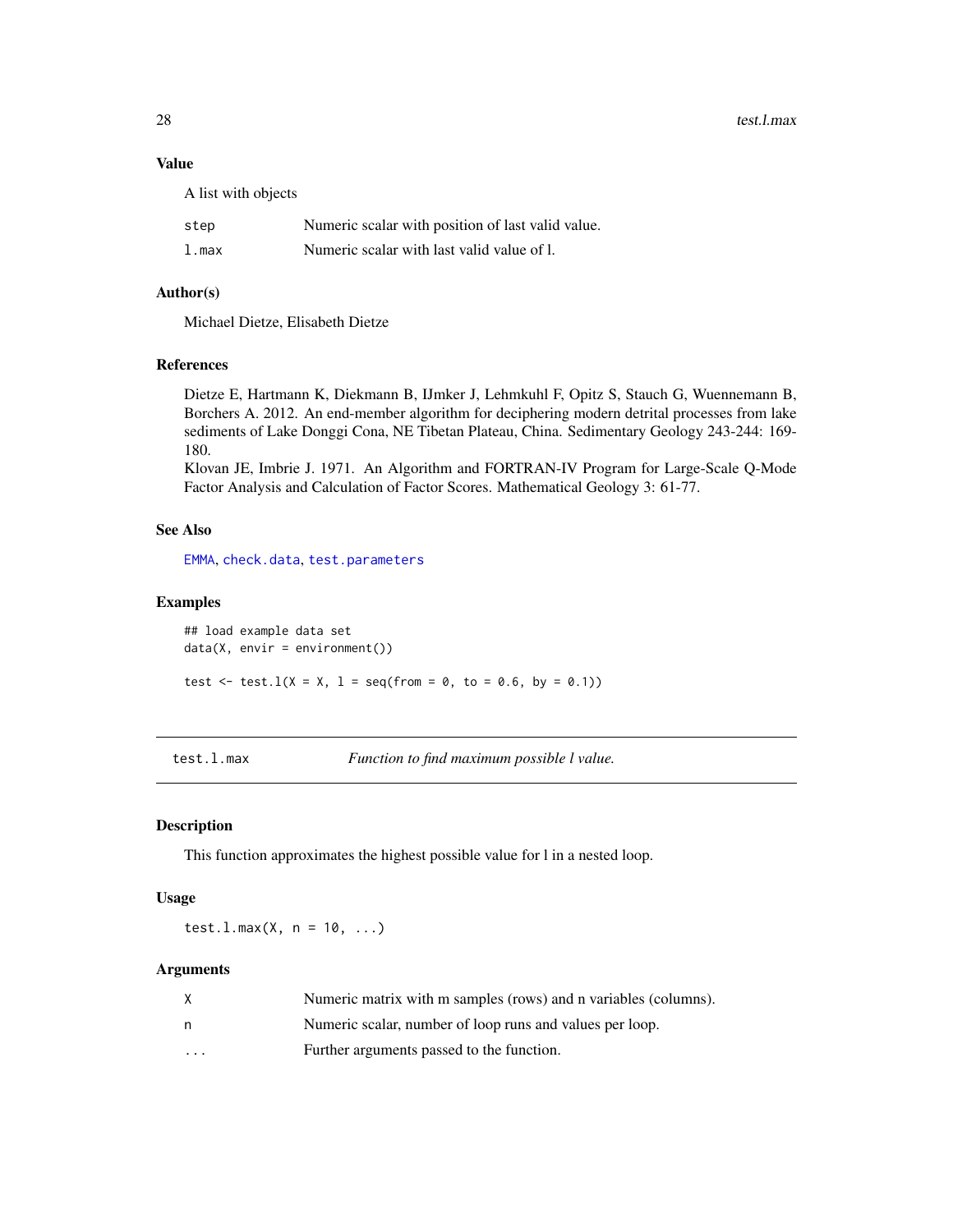# <span id="page-28-0"></span>test.parameters 29

# Value

A numeric scalar, maximal possible l value.

# Author(s)

Michael Dietze, Elisabeth Dietze

#### References

Dietze E, Hartmann K, Diekmann B, IJmker J, Lehmkuhl F, Opitz S, Stauch G, Wuennemann B, Borchers A. 2012. An end-member algorithm for deciphering modern detrital processes from lake sediments of Lake Donggi Cona, NE Tibetan Plateau, China. Sedimentary Geology 243-244: 169- 180.

Klovan JE, Imbrie J. 1971. An Algorithm and FORTRAN-IV Program for Large-Scale Q-Mode Factor Analysis and Calculation of Factor Scores. Mathematical Geology 3: 61-77.

#### See Also

[EMMA](#page-6-1), [check.data](#page-1-1), [test.parameters](#page-28-1)

#### Examples

```
## load example data set
data(X, envir = environment())## create weight transformation limits vector
1 \leq - seq(from = 0, to = 0.6, by = 0.02)
## test l.max
l.max \leftarrow test.l.max(X = X)
```
<span id="page-28-1"></span>test.parameters *Function to evaluate influence of model parameters.*

#### Description

All possible combinations of number of end-members and weight transformation limits are used to perform EMMA. The function returns matrices of absolute and relative measures of individual model performance.

#### Usage

```
test.parameters(X, q, l = 0, c = 100, rotation = "Varimax",
 plot = FALSE, legend, progressbar = FALSE, multicore = FALSE, ...,
 pm = FALSE
```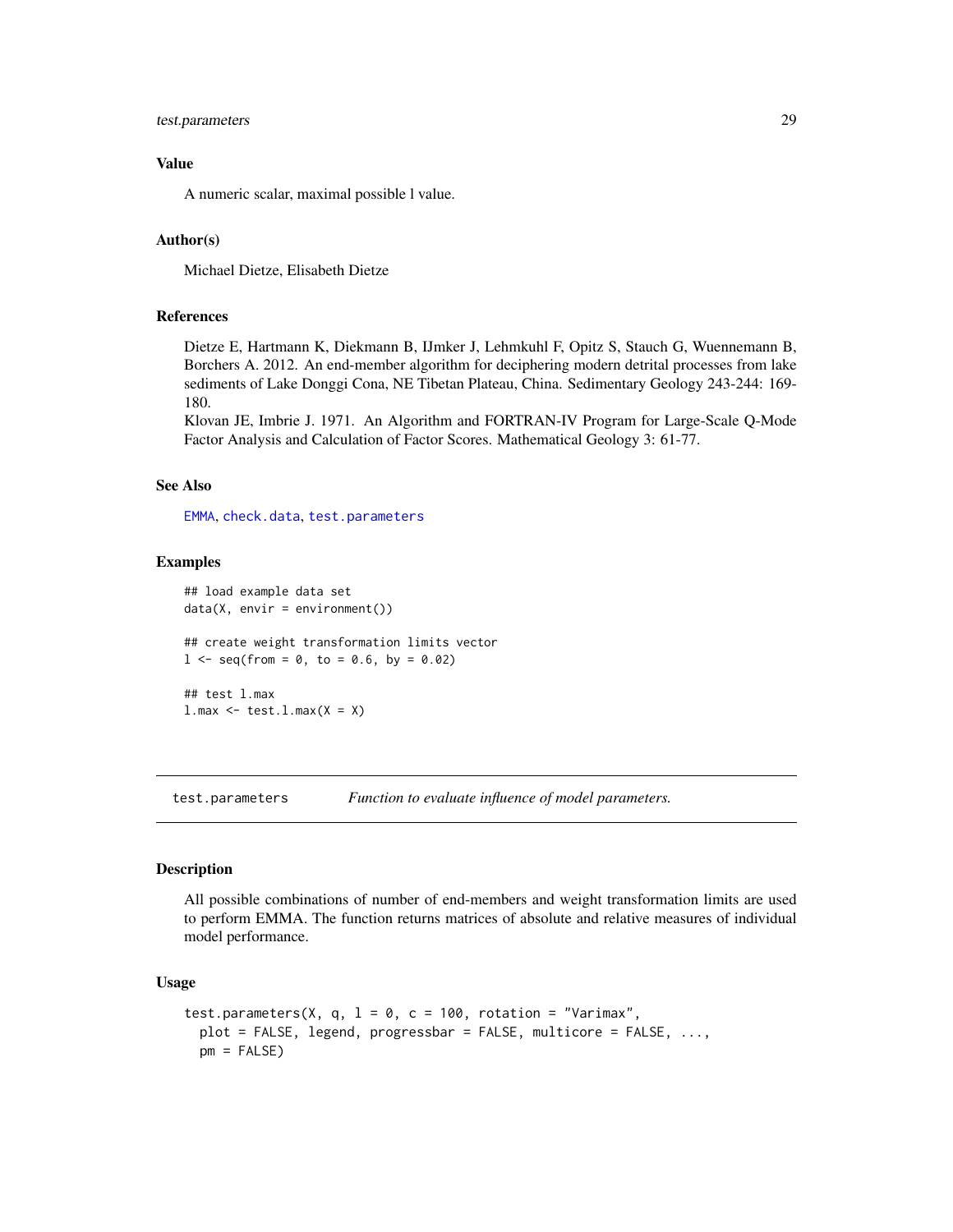# <span id="page-29-0"></span>Arguments

| X           | Numeric matrix with m samples (rows) and n variables (columns).                                                                                                                                                                                                                                                                                                                                                                                                                                                                                                                                                                             |
|-------------|---------------------------------------------------------------------------------------------------------------------------------------------------------------------------------------------------------------------------------------------------------------------------------------------------------------------------------------------------------------------------------------------------------------------------------------------------------------------------------------------------------------------------------------------------------------------------------------------------------------------------------------------|
| q           | Numeric vector of length two, specifying the minimum and maximum number<br>of end-members to be modelled.                                                                                                                                                                                                                                                                                                                                                                                                                                                                                                                                   |
| 1           | Numeric vector specifying the weight tranformation limit, i.e. quantile; default<br>$is0$ .                                                                                                                                                                                                                                                                                                                                                                                                                                                                                                                                                 |
| с           | Numeric scalar specifying the constant sum scaling parameter, e.g. 1, 100, 1000;<br>default is 0.                                                                                                                                                                                                                                                                                                                                                                                                                                                                                                                                           |
| rotation    | Character scalar, rotation type, default is "Varimax" (cf. Dietze et al., 2012).<br>One out of the rotations provided in GPArotation is possible (cf. rotations).                                                                                                                                                                                                                                                                                                                                                                                                                                                                           |
| plot        | Character scalar, optional graphical output of the results. Specify which tested<br>parameter will be plotted: "mEm" (mean absolute row-wise error), "mEn" (mean<br>absolute column-wise error), "mRm" (mean relative row-wise error), "mRn"<br>(mean relative column-wise error), "mRt" (mean relative total error), "ol" (num-<br>ber of overlapping end-members). All plots except "ol" are colour-coded bitmaps<br>of q, l and the specified test parameter and line-plots the specified parameter vs.<br>q.                                                                                                                            |
| legend      | Character scalar, specifying legend position (cf. legend). If omitted, no legend<br>will be plotted, default is no legend.                                                                                                                                                                                                                                                                                                                                                                                                                                                                                                                  |
| progressbar | Logical scalar, optionally show a progress bar, default is FALSE. Only available<br>if option multicore is not used.                                                                                                                                                                                                                                                                                                                                                                                                                                                                                                                        |
| multicore   | Logical scalar, optionally ditribute calculations to all available cores of the com-<br>puter, default is TRUE.                                                                                                                                                                                                                                                                                                                                                                                                                                                                                                                             |
| pm          | Logical scalar to enable pm.                                                                                                                                                                                                                                                                                                                                                                                                                                                                                                                                                                                                                |
| .           | Additional arguments passed to the plot function. Since the function returns<br>two plots (except for plot option "ol"), additional graphical parameters must be<br>specified as vector with the first element for the first plot and the second element<br>for the second plot. If graphical parameters are natively vectors (e.g. a sequence<br>of colours), they must be specified as matrices with each vector as a row. A<br>legend can only be added to the second plot. Colours only apply to the second<br>plot as well. If colours are specified, colour should be used instead of col. See<br>example section for further advice. |

#### Details

The mean total explained variance mRt may be used to define a maximum number of meaningful end-members for subsequent modelling, e.g. as the number of end-members, which reaches the first local mRt maximum.

Overlapping is defined as one end-member having its mode within the "area" of any other endmember, which is genetically not explainable.

Special acknowledgements go to Christoph Burow for his efforts to implement the multicore functionality to this function.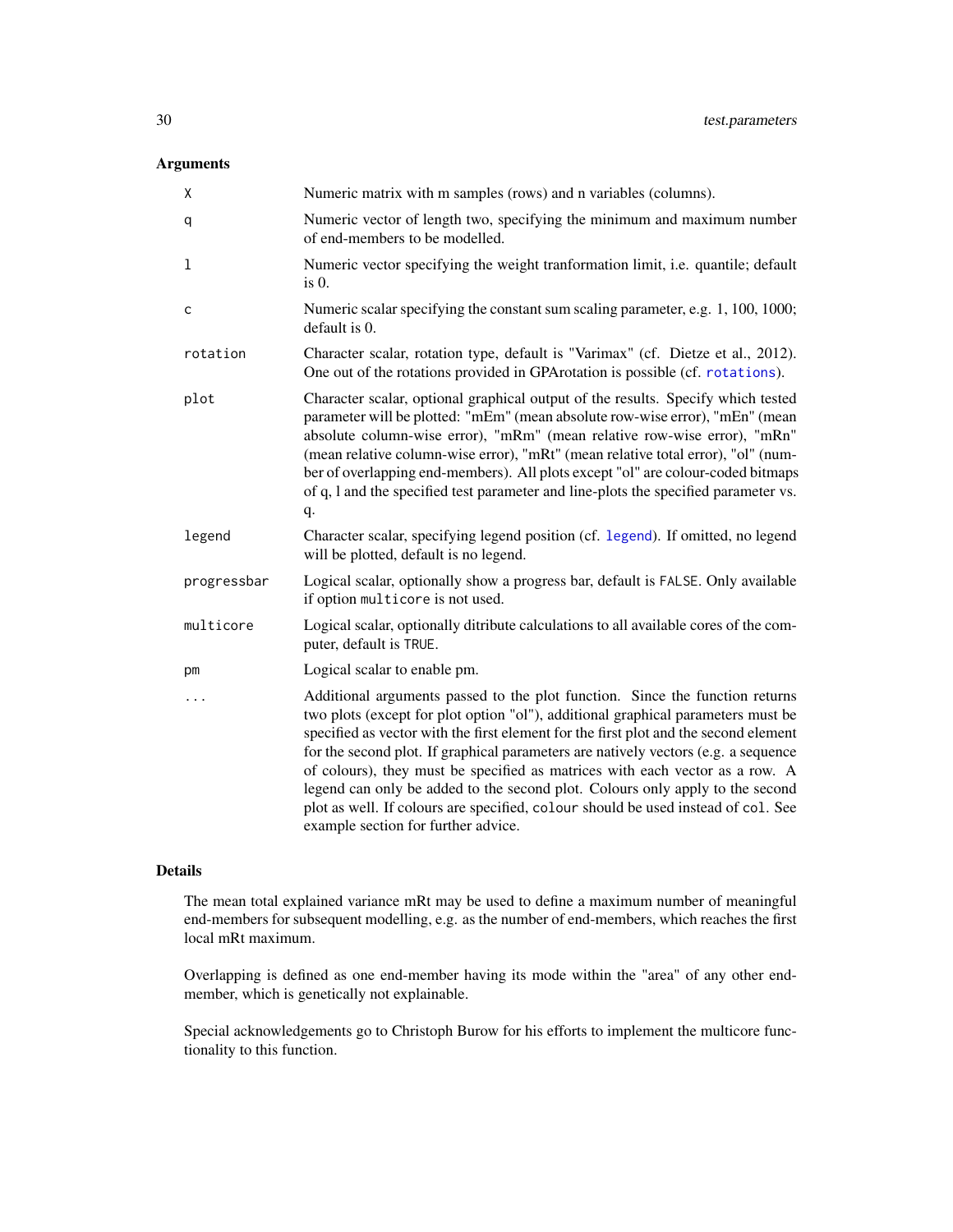# <span id="page-30-0"></span>test.parameters 31

# Value

A list with result objects

| mEm   | Absolute row-wise model error.             |
|-------|--------------------------------------------|
| mEn   | Absolute column-wise model error.          |
| mRm   | Mean row-wise explained variance.          |
| mRn   | Mean column-wise explained variance.       |
| mRt   | Mean total explained variance.             |
| ol    | Number of overlapping end-member loadings. |
| q.max | Maximum number of meaningful end-members.  |

# Author(s)

Michael Dietze, Elisabeth Dietze

#### References

Dietze E, Hartmann K, Diekmann B, IJmker J, Lehmkuhl F, Opitz S, Stauch G, Wuennemann B, Borchers A. 2012. An end-member algorithm for deciphering modern detrital processes from lake sediments of Lake Donggi Cona, NE Tibetan Plateau, China. Sedimentary Geology 243-244: 169- 180.

# See Also

[EMMA](#page-6-1)

```
## load example data set
data(X, envir = environment())
## truncate the data set for faster computation
X.trunc <- X[1:20,]
## define test parameters
q <- 2:8 # number of end-members
1 \leq - seq(from = 0, to = 0.3, by = 0.1)
## test parameter influence and plot mean total explained variance
TP \le test.parameters(X = X.trunc, q = q, 1 = 1, plot = "mRt",
                       legend = "bottomright", cex = 0.7,
                       multicore = FALSE,
                       \text{colour} = \text{rgb}((1:7) / 7, 0.9, 0.2, 1))
```

```
## show maximum number of end-members
TP$q.max
```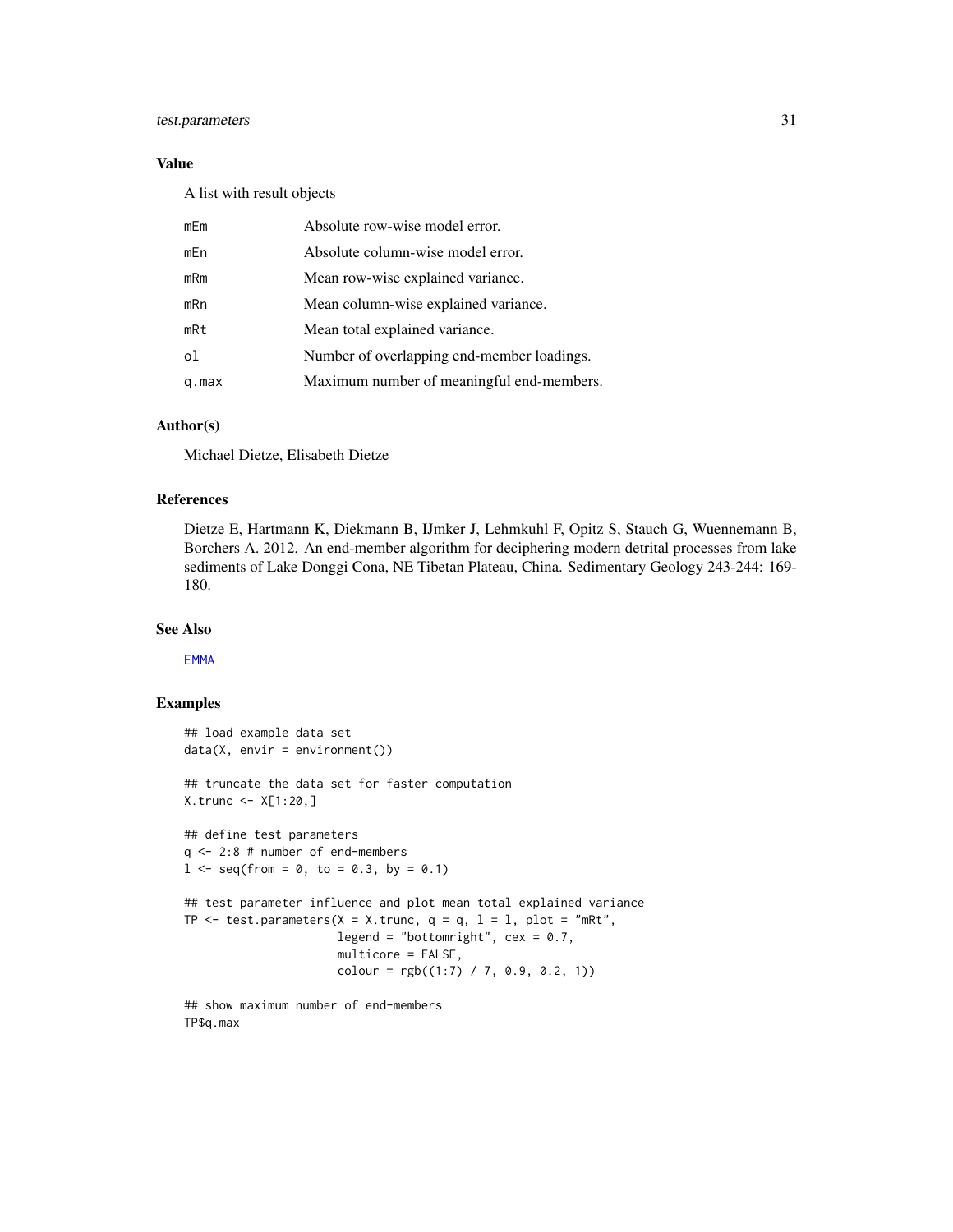<span id="page-31-1"></span><span id="page-31-0"></span>

# Description

All possible combinations of number of end-members and weight transformation limits are used to perform EMMA. The resulting loadings are written to an output matrix and mode positions (i.e. class with maximum loading) of all loadings are evaluated and returned.

# Usage

```
test.robustness(X, q, l, P, c, classunits, ID, rotation = "Varimax", ol.rej,
 mRt.rej, plot = FALSE, ..., pm = FALSE)
```
# Arguments

| Χ          | Numeric matrix with m samples (rows) and n variables (columns).                                                                                                                                                                                                                                                                         |
|------------|-----------------------------------------------------------------------------------------------------------------------------------------------------------------------------------------------------------------------------------------------------------------------------------------------------------------------------------------|
| q          | Numeric vector with number of end-members to be modelled.                                                                                                                                                                                                                                                                               |
| 1          | Numeric vector specifying the weight tranformation limits, i.e. quantiles; de-<br>fault is 0.                                                                                                                                                                                                                                           |
| P          | Numeric matrix, optional alternative input parameters for q and l, either of the<br>form m:3 with m variations in the columns q.min, q.max, 1 or of the form m:2<br>with m variations in the columns q, l.                                                                                                                              |
| C          | Numeric scalar specifying the constant sum scaling parameter, e.g. 1, 100, 1000;<br>default is 100.                                                                                                                                                                                                                                     |
| classunits | Numeric vector, optional class units (e.g. phi classes or micrometers) of the<br>same length as columns of X.                                                                                                                                                                                                                           |
| ID         | Numeric or character vector, optional sample IDs of the same length as columns<br>of $X$ .                                                                                                                                                                                                                                              |
| rotation   | Character scalar, rotation type, default is "Varimax" (cf. Dietze et al., 2012).<br>One out of the rotations provided in GPA rotation is possible (cf. rotations).                                                                                                                                                                      |
| ol.rej     | Numeric scalar, optional rejection threshold for overlapping criterion. All model<br>runs with overlapping end-members greater than the specified integer will be<br>removed.                                                                                                                                                           |
| mRt.rej    | Numeric scalar, optional rejection threshold for mean total explained variance<br>criterion. All modelled end-members below the specified value will be removed.                                                                                                                                                                        |
| plot       | Logical scalar, optional graphical output of the results, default is FALSE. If set<br>to TRUE, end-member loadings and end-member scores are plotted.                                                                                                                                                                                   |
| pm         | Logical scalar to enable pm.                                                                                                                                                                                                                                                                                                            |
| $\cdots$   | Additional arguments passed to the plot function. Since the function returns<br>two plots, additional graphical parameters must be specified as vector with the<br>first element for the first plot and the second element for the second plot. If<br>graphical parameters are natively vectors (e.g. a sequence of colours), they must |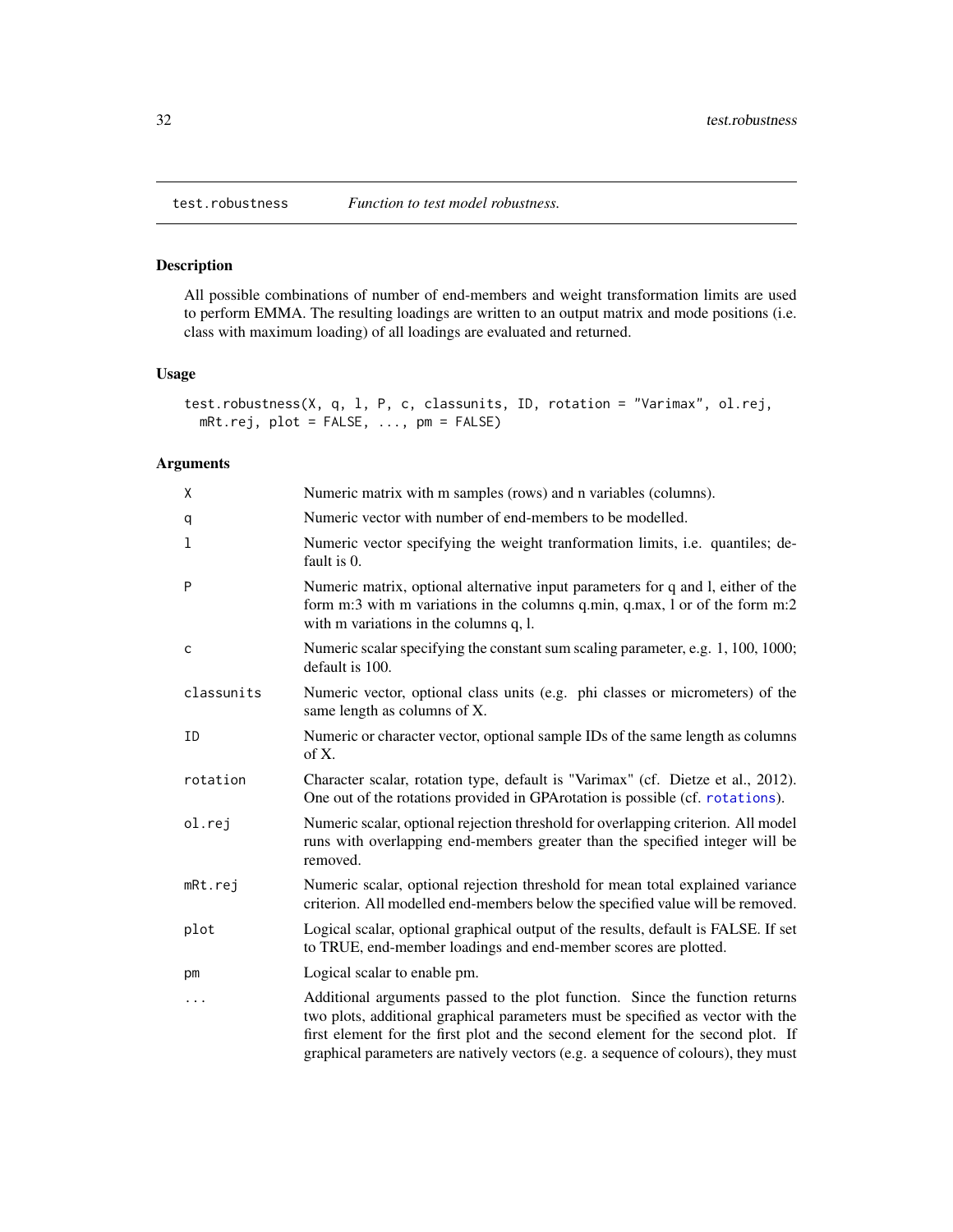# test.robustness 33

be specified as matrices with each vector as a row. If colours are specified, colour should be used instead of col. ylim can only be modified for the first plot. See example section for further advice.

# Details

The function value \$loadings is redundant but was added for user convenience.

# Value

A list with objects

| q        | Vector with q.                                       |
|----------|------------------------------------------------------|
|          | Vector with 1.                                       |
| modes    | Vector with mode class.                              |
| mRt      | Vector with mean total explained variance.           |
| οl       | Vector with n overlapping end-members.               |
| loadings | Matrix with normalised rescaled end-member loadings. |
| Vgsn     | Matrix with rescaled end-member loadings.            |
| Vgn      | Matrix with normalised factor loadings.              |

# Author(s)

Michael Dietze, Elisabeth Dietze

# References

Dietze E, Hartmann K, Diekmann B, IJmker J, Lehmkuhl F, Opitz S, Stauch G, Wuennemann B, Borchers A. 2012. An end-member algorithm for deciphering modern detrital processes from lake sediments of Lake Donggi Cona, NE Tibetan Plateau, China. Sedimentary Geology 243-244: 169- 180.

```
## load example data set
data(X, envir = environment())## Example 1 - perform the most simple test
q \le -4:71 \le - seq(from = 0, to = 0.1, by = 0.02)
M1 \le test.robustness(X = X, q = q, 1 = 1,
                       ol.rej = 1, mRt.rej = 0.8,
                       plot = TRUE,
                       color = c(4, 7),
                       xlab = c(expression(paste("Grain size (", phi, ")",
                                                 sep = ""),
                                expression(paste("Grain size (", phi, ")",
```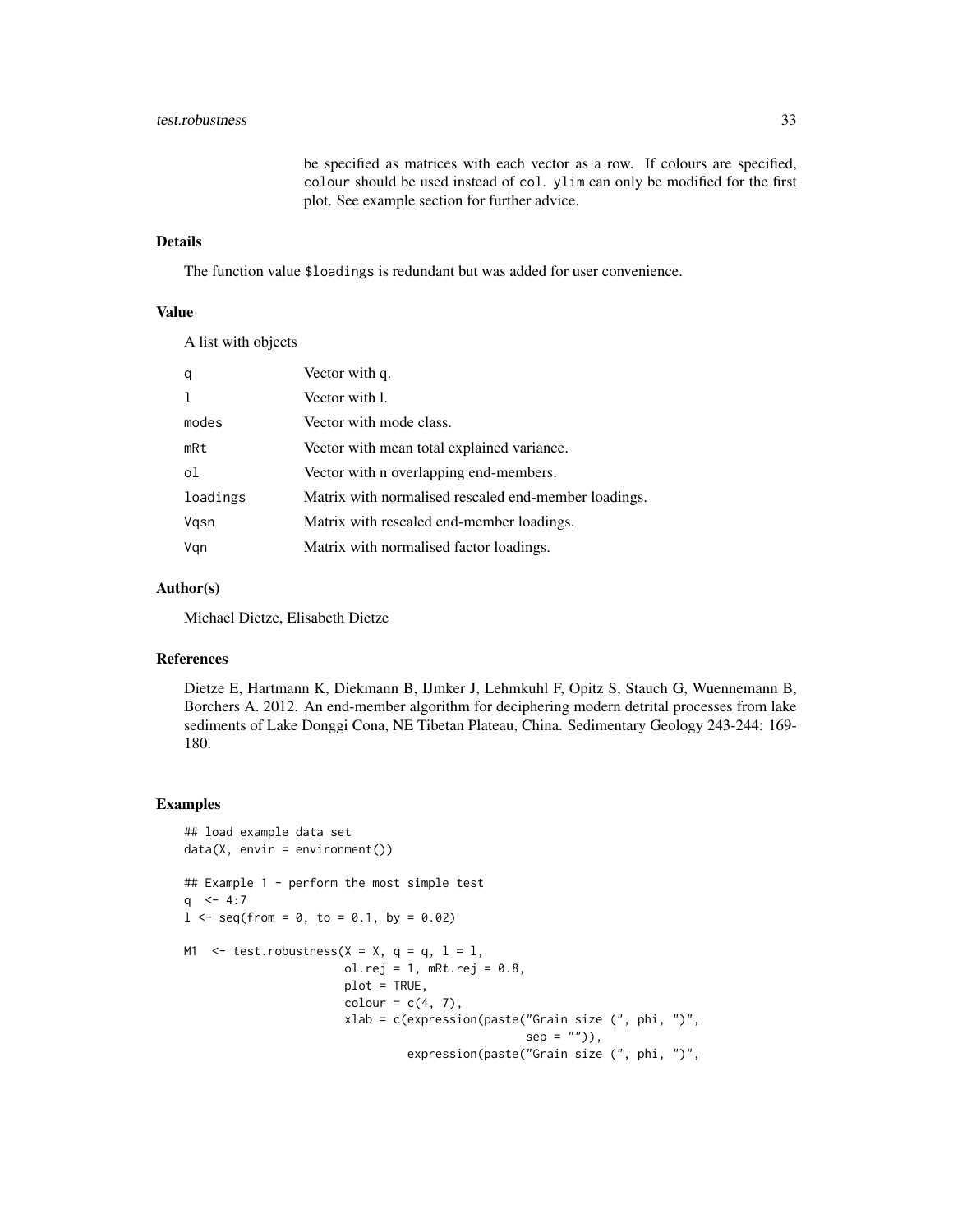```
## Example 2 - perform the test without rejection criteria and plots
P <- cbind(rep(q[1], length(l)),
            rep(q[3], length(l)),
            l)
M2 \le test.robustness(X = X, P = P)
## Plot 1 - end-member loadings which do not overlap and yielded mRt > 0.80.
plot(M2$Vqsn[1,], type = "l", ylim = c(0, max(M2$Vqsn, na.rm = TRUE)),main = "End-member loadings")
  for (i in 2:nrow(M2$Vqsn)) lines(M2$Vqsn[i,])
# Plot 2 - histogram of mode positions
hist(M2$modes,
     breaks = 1:ncol(X),main = "Mode positions",
     xlab = "Class")
# Plot 3 - positions of modelled end-member modes by number of end-members
# Note how scatter in end-member position decreases for the "correct" number
# of modelled end-members (6) and an appropriate weight limit (ca. 0.1).
ii <- order(M2$q, M2$modes)
modes <- t(rbind(M2$modes, M2$q))[ii,]
plot(modes[,1],
     seq(1, nrow(modes)),
     main = "Model overview",
     xlab = "Class",
    ylab = "EM number in model run",
     pch = as.character(modes[,2]),
     cex = 0.7# Illustrate mode positions as stem-and-leave-plot, useful as a simple
# check, which mode maxima are consistently fall into which grain-size
# class (useful to define "limits" in robust.EM).
stem(M2$modes, scale = 2)
```
 $sep = "")))$ 

TR *example data*

# **Description**

A list with output of the function test.robustness()

# Format

The format is: List of 8 \\$ q : num [1:90] 4 4 4 4 4 4 4 4 4 4 4 ... \\$ lw : num [1:90] 0 0 0 0 0.05 0.05 0.05 0.05 0.1 0.1 ... \$ modes : num [1:90] 12 32 61 80 12 32 61 80 12 32 ...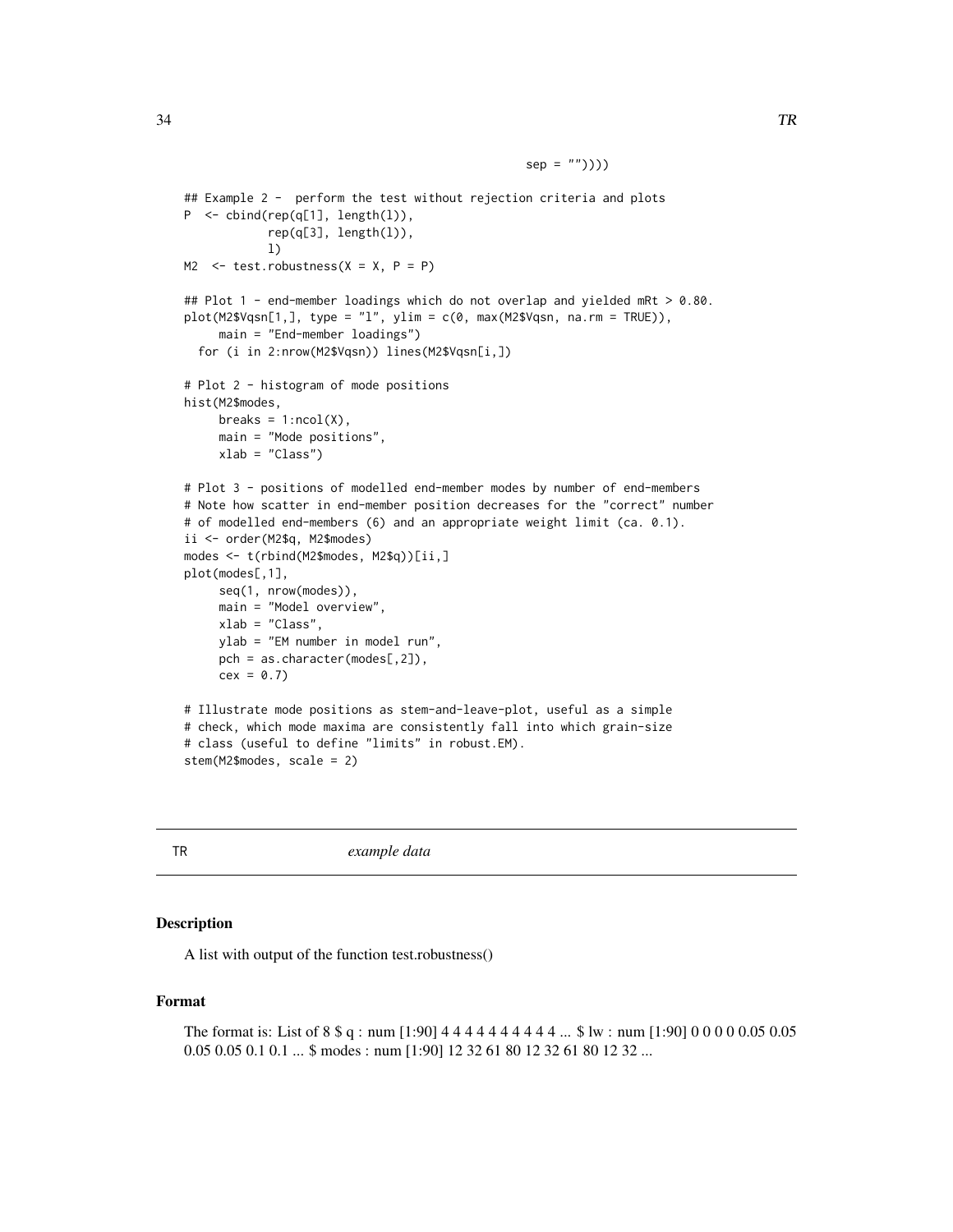# <span id="page-34-0"></span>Details

The dataset is the result of the function test.robustness() of the R-package EMMAgeo.

### Examples

```
## load example data set
data(examples)
```
X *example data*

# Description

Synthetic data set created by randomly mixed natural end-members

# Format

num [1:100, 1:116] 0.000899 0.000516 0.00136 0.000989 0.00102 ...

# Details

The dataset is the result of four mixed natural end-members.

```
## load example data set
data(X)
## extract grain-size classes
s <- as.numeric(colnames(X))
## plot first 10 samples stacked in one line plot
plot(NA,
     xlim = c(1, ncol(X)),ylim = c(1, 20)for(i in 1:10) {
  lines(x = s,y = X[i, j + i)}
## plot grain-size map
image(x = s,z = t(X),
     log = "x",col = rainbow(n = 250)
```